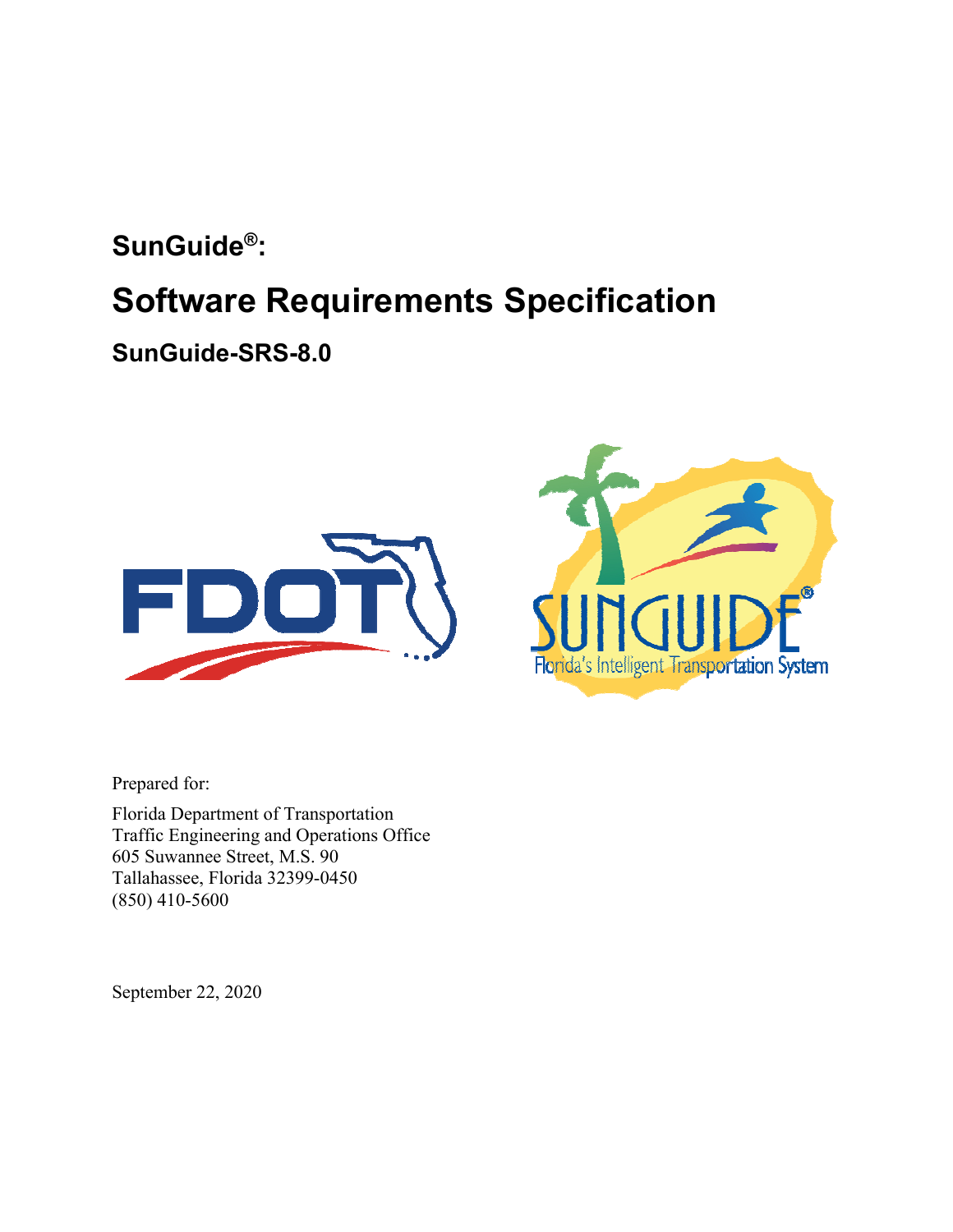| <b>Document Control Panel</b> |                                                        |                          |                        |  |
|-------------------------------|--------------------------------------------------------|--------------------------|------------------------|--|
| File Name:                    | SunGuide SRS 8.0                                       |                          |                        |  |
| File Location:                | SunGuide CM Repository                                 |                          |                        |  |
|                               | <b>Name</b>                                            | <b>Initial</b>           | Date                   |  |
| Created By:                   | Lynne Randolph, SwRI                                   | LAR                      | 12/01/03               |  |
| Reviewed By:                  | Robert Heller, SwRI<br>Steve Dellenback, SwRI          | <b>RWH</b>               | 12/01/03               |  |
|                               | Stephen Novosad SwRI                                   | <b>SWD</b><br><b>SEN</b> | 12/15/03<br>12/22/03   |  |
|                               | Steve Dellenback, SwRI<br>Stephen Novosad SwRI         | <b>SWD</b><br><b>SEN</b> | 01/27/04<br>01/27/04   |  |
|                               | Steve Dellenback, SwRI                                 | <b>SWD</b>               | 03/10/04               |  |
|                               | Stephen Novosad SwRI<br>Robert Heller, SwRI            | <b>SEN</b><br><b>RWH</b> | 03/11/04<br>04/02/04   |  |
|                               | Stephen Novosad SwRI                                   | <b>SEN</b>               | 04/05/04               |  |
|                               | Steve Dellenback, SwRI<br>Steve Dellenback, SwRI       | <b>SWD</b><br><b>SWD</b> | 08/27/04<br>10/28/04   |  |
|                               | Stephen Novosad SwRI                                   | <b>SEN</b>               | 10/28/04               |  |
|                               | Steve Dellenback, SwRI<br>Stephen Novosad SwRI         | <b>SWD</b><br><b>SEN</b> | 4/19/05<br>4/25/05     |  |
|                               | Steve Dellenback, SwRI                                 | <b>SWD</b>               | 9/12/05                |  |
|                               | Steve Dellenback, SwRI<br>Steve Dellenback, SwRI       | <b>SWD</b><br><b>SWD</b> | 4/12/06<br>11/17/06    |  |
|                               | Steve Dellenback, SwRI                                 | <b>SWD</b>               | 12/04/06               |  |
|                               | Steve Dellenback, SwRI<br>Steve Dellenback, SwRI       | <b>SWD</b><br><b>SWD</b> | 04/25/07<br>05/29/07   |  |
|                               | Steve Dellenback, SwRI                                 | <b>SWD</b>               | 12/16/07               |  |
|                               | Robert Heller, SwRI                                    | <b>RWH</b>               | 2/20/12                |  |
| Modified By:                  | Lynne Randolph, SwRI                                   | LAR                      | 01/24/04               |  |
|                               | Lynne Randolph, SwRI<br>Lynne Randolph, SwRI           | LAR<br>LAR               | 03/09/04<br>04/01/04   |  |
|                               | Lynne Randolph, SwRI                                   | LAR                      | 08/27/04               |  |
|                               | Lynne Randolph, SwRI<br>Lynne Randolph, SwRI           | LAR<br>LAR               | 10/28/04<br>4/18/05    |  |
|                               | Lynne Randolph, SwRI                                   | LAR                      | 9/12/05                |  |
|                               | Lynne Randolph, SwRI                                   | LAR                      | 4/12/06                |  |
|                               | Meredith Moczygemba, SwRI<br>Steve Dellenback, SwRI    | <b>MRM</b><br><b>SWD</b> | 11/17/06<br>11/27/06   |  |
|                               | Meredith Moczygemba, SwRI                              | <b>MRM</b>               | 12/04/06               |  |
|                               | Meredith Moczygemba, SwRI<br>Meredith Moczygemba, SwRI | <b>MRM</b><br><b>MRM</b> | 04/25/07<br>05/29/07   |  |
|                               | Meredith Moczygemba, SwRI                              | <b>MRM</b>               | 12/19/07               |  |
|                               | Meredith Moczygemba, SwRI<br>Uma Goring, SwRI          | <b>MRM</b><br><b>UMG</b> | 02/22/08<br>01/22/2010 |  |
|                               | Uma Goring, SwRI                                       | <b>UMG</b>               | 03/05/2010             |  |
|                               | Adam Clauss, SwRI                                      | <b>ASC</b>               | 04/02/2010             |  |
|                               | Uma Goring, SwRI                                       | <b>UMG</b>               | 06/15/2010             |  |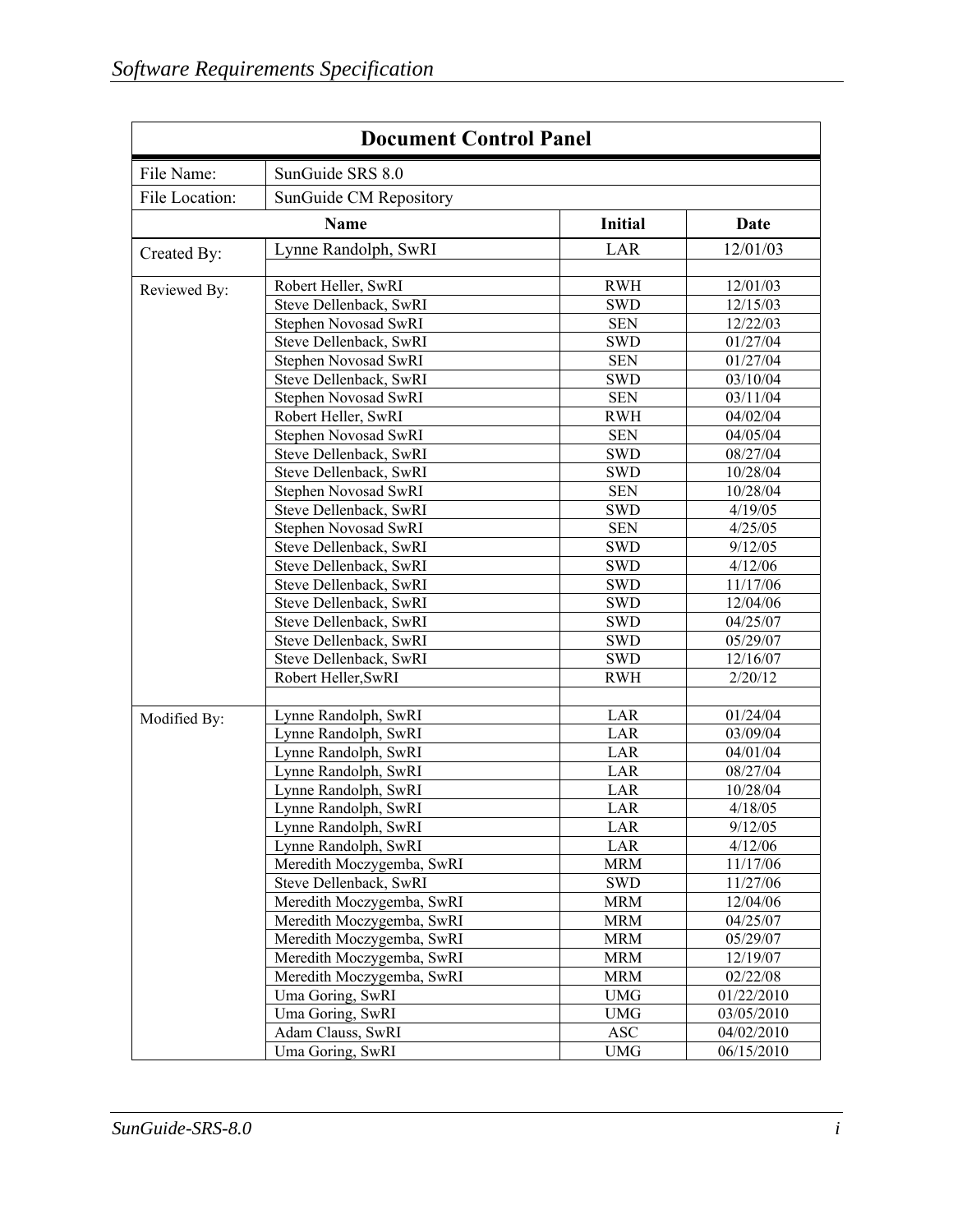|               | Tucker Brown, SwRI | TJB | 06/29/2010 |
|---------------|--------------------|-----|------------|
|               | Tucker Brown, SwRI | TJB | 02/16/2012 |
|               | Tucker Brown, SwRI | TJB | 02/15/2013 |
|               | Tucker Brown, SwRI | TJB | 03/21/2013 |
|               | Tucker Brown, SwRI | TJB | 10/01/2014 |
|               | Tucker Brown, SwRI | TJB | 08/05/2015 |
|               | Tucker Brown, SwRI | TJB | 01/03/2015 |
|               | Tucker Brown, SwRI | TJB | 09/25/2017 |
|               | Tucker Brown, SwRI | TJB | 11/05/2018 |
|               | Tucker Brown, SwRI | TJB | 07/03/2019 |
|               | Tucker Brown, SwRI | TJB | 03/10/2020 |
|               | Tucker Brown, SwRI | TJB | 04/20/2020 |
|               | Tucker Brown, SwRI | TJB | 07/01/2020 |
|               | Tucker Brown, SwRI | TJB | 09/22/2020 |
|               |                    |     |            |
| Completed By: |                    |     |            |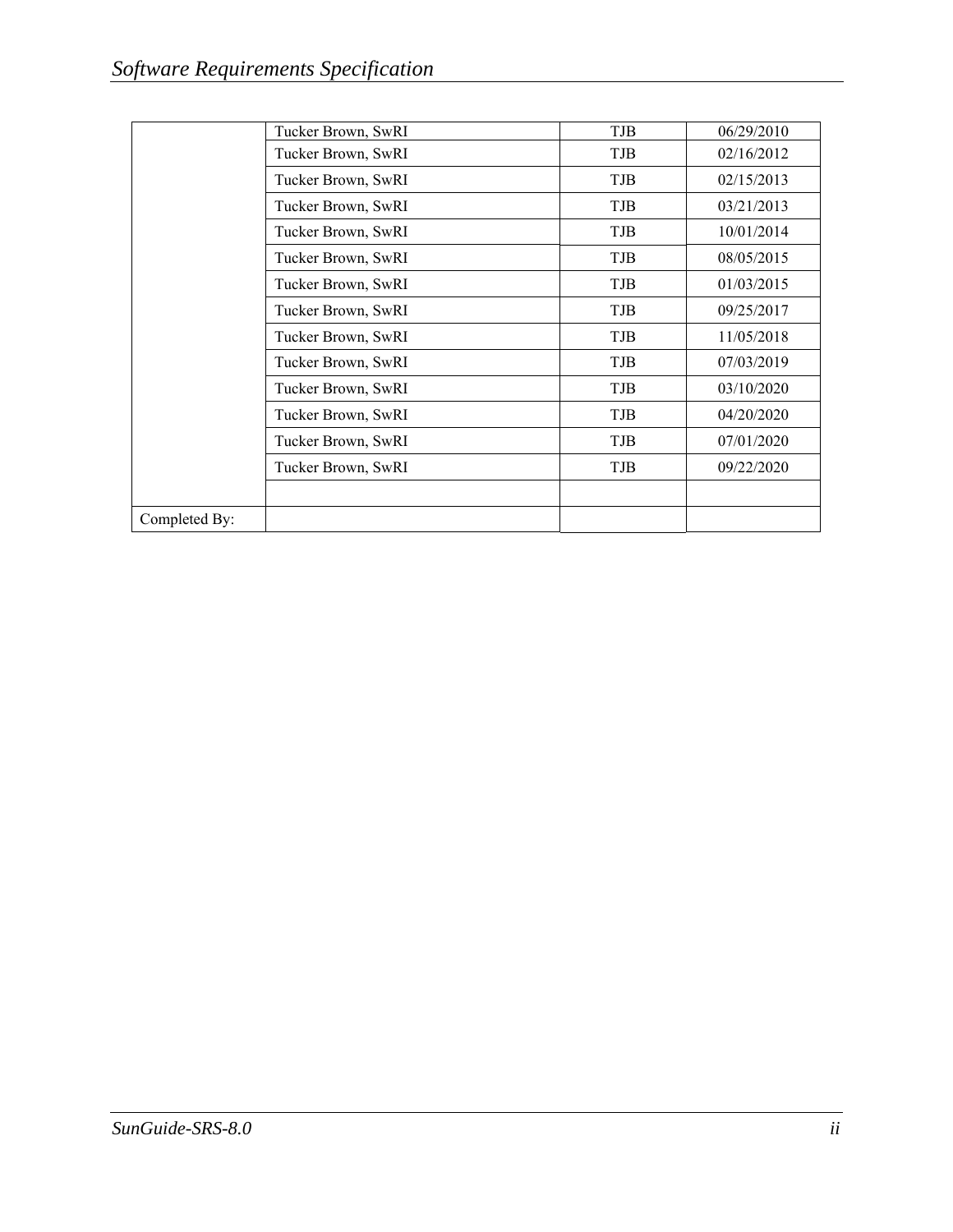## **Table of Contents**

**Appendix A: Requirements**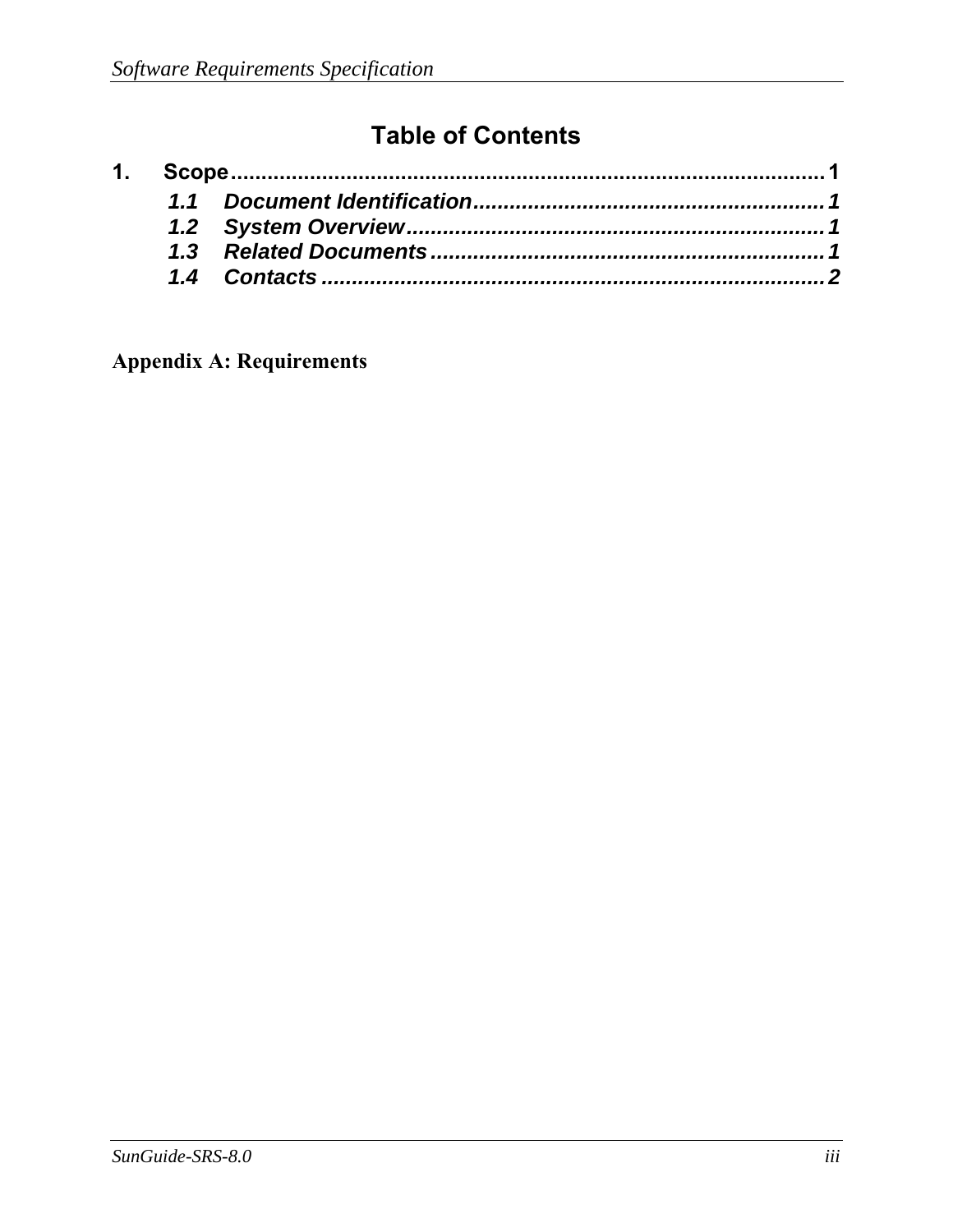# **List of Acronyms**

|                         | AVL Automatic Vehicle Location                |
|-------------------------|-----------------------------------------------|
| C2C Center-to-Center    |                                               |
|                         | CCTVClosed Circuit Television                 |
|                         | CVSConnected Vehicle Subsystem                |
| DAData Archiving        |                                               |
| DDData Distribution     |                                               |
| DFS Data Fusion System  |                                               |
|                         | DMSDynamic Message Sign                       |
|                         | DOT Department of Transportation              |
| EG Evacuation Guidance  |                                               |
|                         |                                               |
| EMEvent Management      |                                               |
|                         | EM/PMEvent Management / Performance Measures  |
|                         |                                               |
|                         | FDOT Florida Department of Transportation     |
| FEATFeature Requirement |                                               |
|                         | GPIO General Purpose Input/Output             |
|                         | HAR Highway Advisory Radio                    |
|                         | IDS Incident Detection System                 |
|                         | IMIncident Management                         |
|                         | IMS Inventory Maintenance System              |
|                         | ITSIntelligent Transportation Systems         |
|                         | ITN Invitation to Negotiate                   |
|                         | MASMessage Arbitration System                 |
|                         | ODSOperational Data Store                     |
| PS Pricing System       |                                               |
|                         | RMF Ramp Metering Firmware                    |
|                         | RMS Ramp Metering System                      |
|                         | RPGResponse Plan Generator                    |
| RR Road Ranger          |                                               |
| RSReporting System      |                                               |
|                         | RWISRoad Weather Information System           |
| SBSafety Barrier        |                                               |
|                         | SPARRSmart Phone Application for Road Rangers |
|                         | SRS Software Requirements Specification       |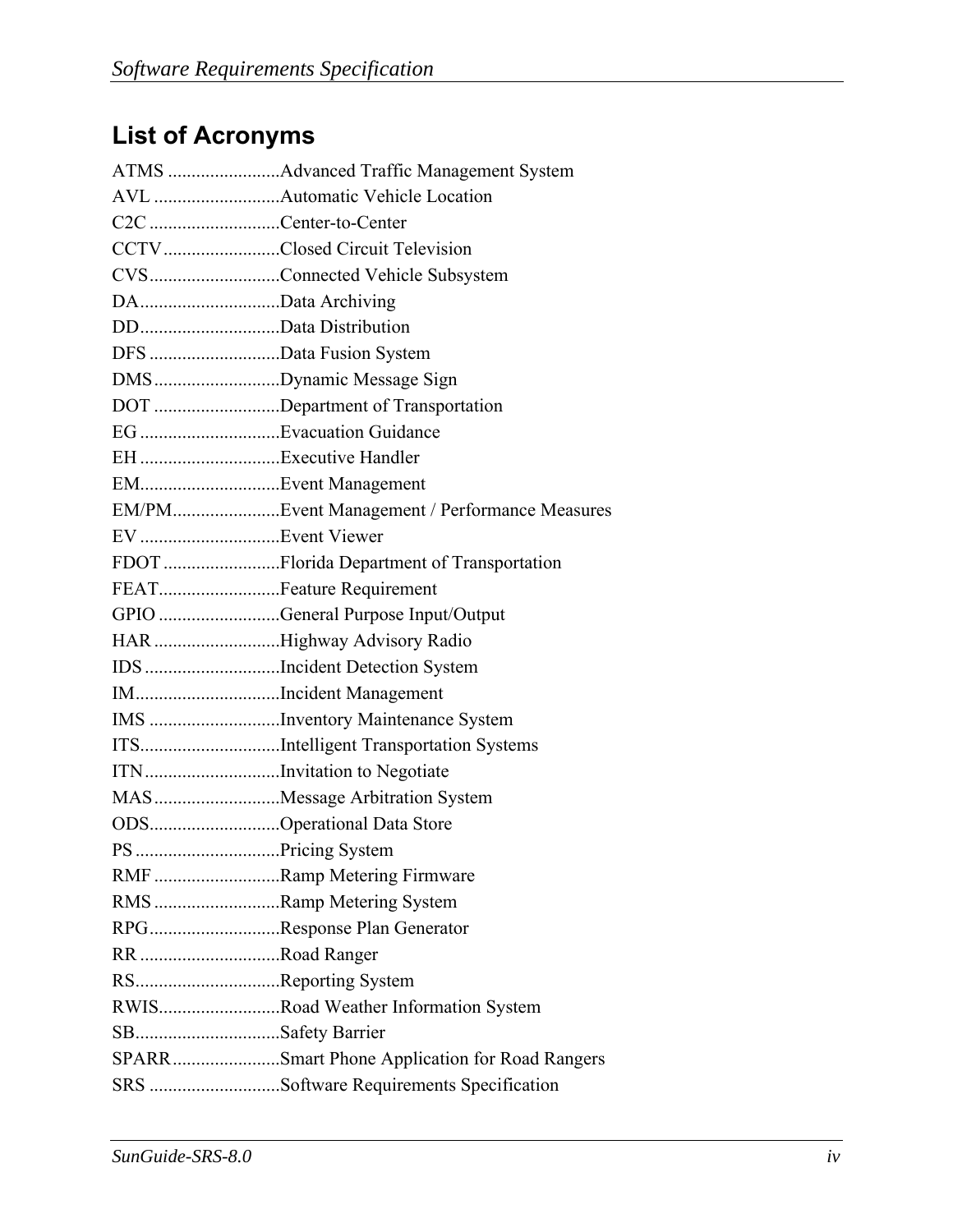|                 | SUBSubsystem Requirement          |
|-----------------|-----------------------------------|
|                 | SwRI Southwest Research Institute |
|                 | TCSTraffic Control Subsystem      |
|                 | TMCTraffic Management Center      |
|                 | TPSTruck Parking Subsystem        |
|                 | TSSTransportation Sensor System   |
| TV Toll Viewer  |                                   |
| TVTTravel Times |                                   |
|                 | VSLVariable Speed Limit           |
|                 | XMLExtensible Markup Language     |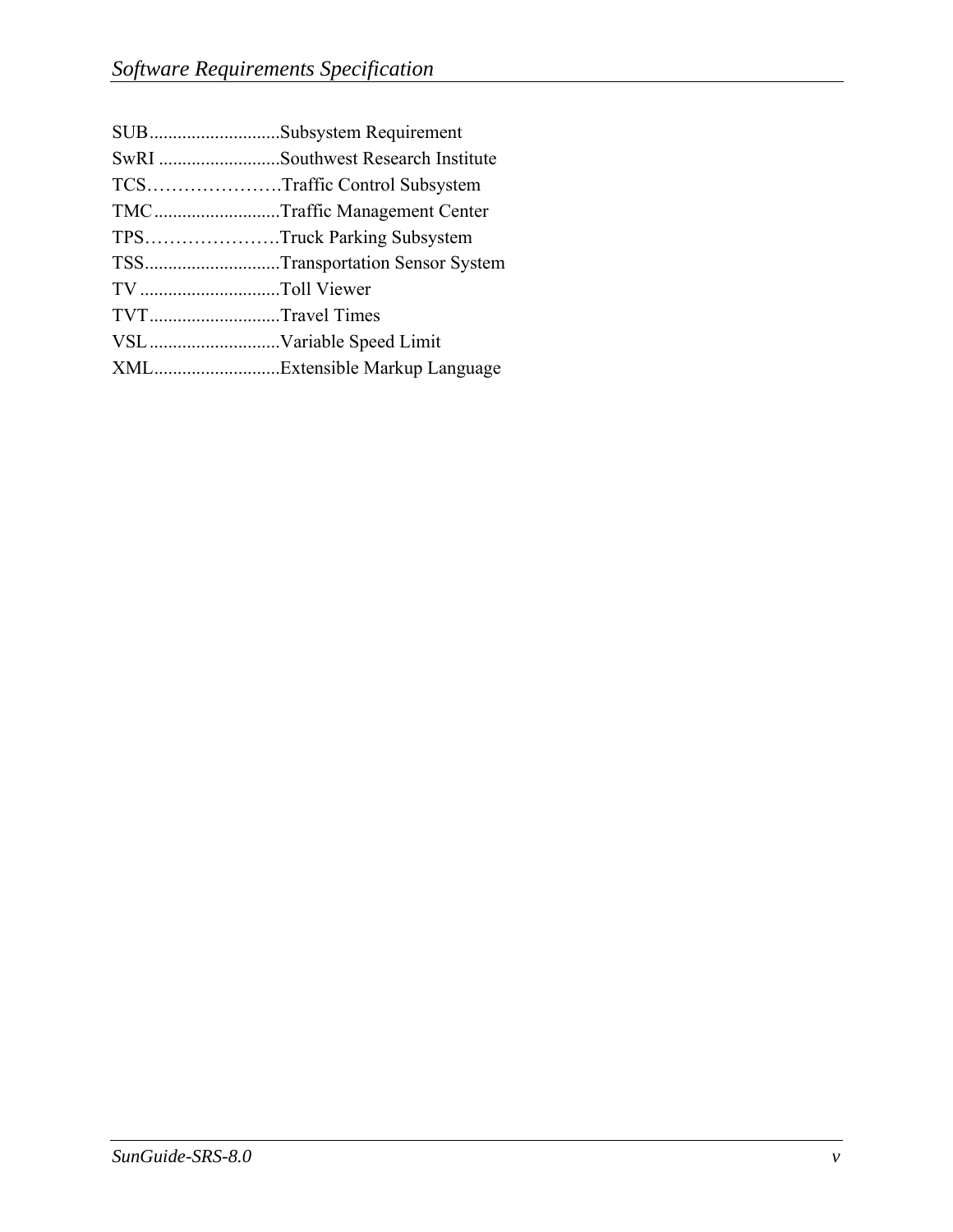#### **REVISION HISTORY**

| <b>Revision</b> | <b>Date</b>        | <b>Changes</b>                                                                                                             |
|-----------------|--------------------|----------------------------------------------------------------------------------------------------------------------------|
| $1.0.0$ -Draft  | December 22, 2003  | <b>Initial Release</b>                                                                                                     |
| $1.0.1$ -Draft  | January 27, 2004   | Updated based on SRR input and discussion with ITS<br>Central Office                                                       |
| 1.0.2           | April 2, 2004      | Incorporated FDOT comments.                                                                                                |
| $2.0.0$ -Draft  | August 27, 2004    | Added requirements for systems in release 2 (EG, HAR,<br>WS, C2C and RMS)                                                  |
| 2.0.0           | May 4, 2005        | Finalized with FDOT comments, new enhancements<br>(from ECO 1.1)                                                           |
| 2.0.1           | August 11, 2005    | Finalized with ECO 1 changes                                                                                               |
| 2.1.0           | April 12, 2006     | Updated with Release 2.1 requirements                                                                                      |
| 2.2.0           | November 17, 2006  | Updated with Release 2.2 requirements                                                                                      |
| 2.2.1           | November 27, 2006  | Updated architecture based on naming nomenclature<br>changes in the EM PM design and implementation                        |
| 2.2.2           | December 4, 2006   | Added Ramp Metering firmware and CCTV Scheduler<br>requirements                                                            |
| 3.0.0-Draft     | April 25, 2007     | Added Release 3.0 requirements                                                                                             |
| 3.0.0           | May 29, 2007       | Requirements updated based on SWAM #11. Added<br>software release versioning information and requirements<br>traceability. |
| $4.0.0$ -Draft  | December 16, 2007  | Added Release 3.1 and 4.0 requirements.                                                                                    |
| 4.0.0           | February 22, 2008  | Updated Release 3.1 and 4.0 requirements based on<br>SWAM #15.                                                             |
| 4.3             | January 25, 2010   | Updated Release 4.2 and 4.3 requirements based on<br>SWAM#20, SWAM#21, SWAM#22 and referenced<br>white papers              |
| 5.0             | March 5, 2010      | Added Release 5.0 requirements                                                                                             |
| 5.1             | February 16, 2012  | Added Release 5.0.4, 5.0.5, and 5.1 requirements                                                                           |
| 6.0             | February 15, 2013  | Added Release 6.0 requirements                                                                                             |
| 6.1             | October 1, 2014    | Added Release 6.1 requirements                                                                                             |
| 6.2             | August 5, 2015     | Added Release 6.2 requirements                                                                                             |
| 7.0             | January 3, 2017    | Added Release 7.0 requirements                                                                                             |
| 7.1             | September 25, 2017 | Added Release 7.1 requirements                                                                                             |
| 7.1.2           | November 5, 2018   | Added Release 7.1.1 and 7.1.2 requirements                                                                                 |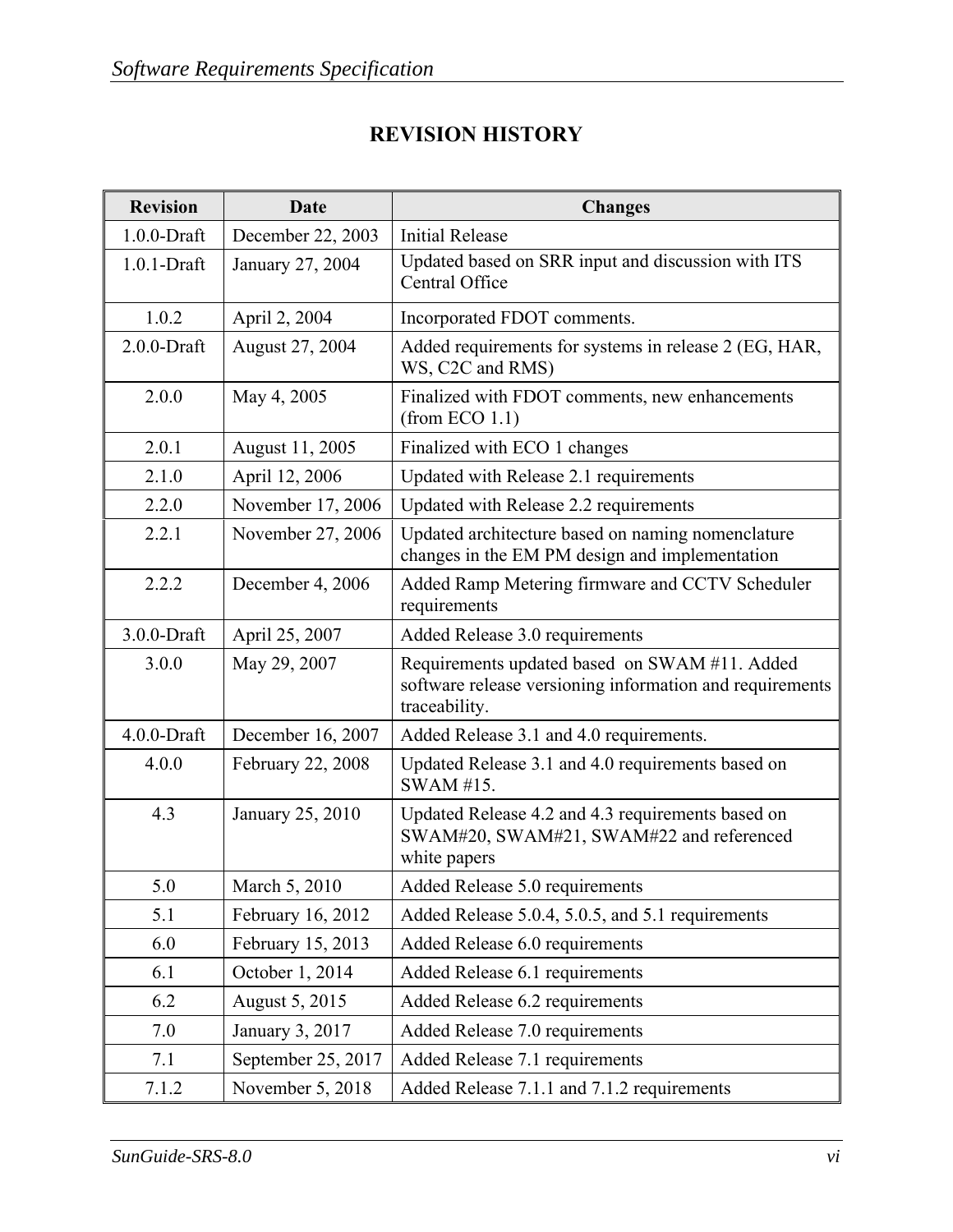| 7.2 | July 3, 2019       | Added Release 7.2 requirements  |
|-----|--------------------|---------------------------------|
| 7.2 | July 29, 2019      | Release 7.2 requirement changes |
| 8.0 | March 10, 2020     | Release 8.0 Set 1               |
| 8.0 | April 20, 2020     | Release 8.0 Set 2               |
| 8.0 | July 1, 2020       | Release 8.0 Set 3               |
| 8.0 | September 22, 2020 | Release 8.0 Revisions           |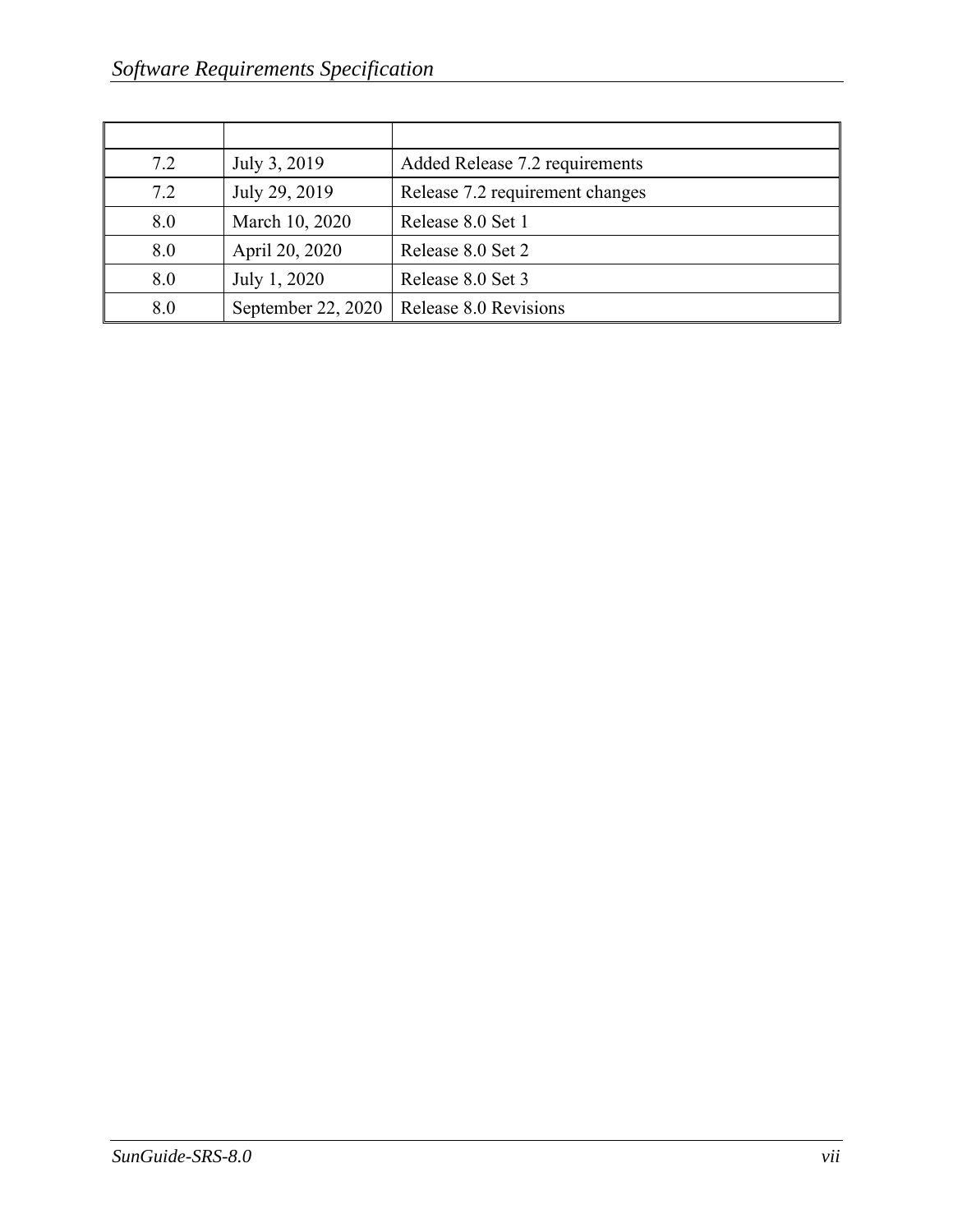## **1. Scope**

#### *1.1 Document Identification*

The Software Requirements Specification (SRS) details the requirements for the Statewide Transportation Management Center Software Library System.

The requirements for the system are maintained in a database using SynapseRT. This document serves as a starting point for the requirements.

#### *1.2 System Overview*

The Florida Department of Transportation (FDOT) is conducting a program that is developing SunGuide software. The SunGuide software is a set of Intelligent Transportation System (ITS) software that allows the control of roadway devices as well as information exchange across a variety of transportation agencies. The goal of the SunGuide software is to have a common software base that can be deployed throughout the state of Florida. The SunGuide software development effort is based on ITS software available from the state of Texas; significant customization of the software is being performed as well as the development of new software modules. The following figure provides a graphical view of the software to be developed:



**Figure 1-1 - High-Level Architectural Concept** 

#### *1.3 Related Documents*

The following documents were used to develop this document:

- FDOT Scope of Services: *BE492, Standard Written Agreement for SunGuide Software Support, Maintenance, and Development, Exhibit A: Scope of Services.* December 14, 2017.
- Notice to Proceed: Letter to Southwest Research Institute<sup>®</sup> (SwRI<sup>®</sup>) for BE492, December 14, 2017
- Letter of Authorization 008: Letter to SwRI for BE492, February 12, 2020.
- Amendment 1 of Letter of Authorization 008: Letter to SwRI for BE492, April 10, 2020.
- Amendment 2 of Letter of Authorization 008: Letter to SwRI for BE492, May 22, 2020
- SunGuide Project website: http://sunguide.datasys.swri.edu.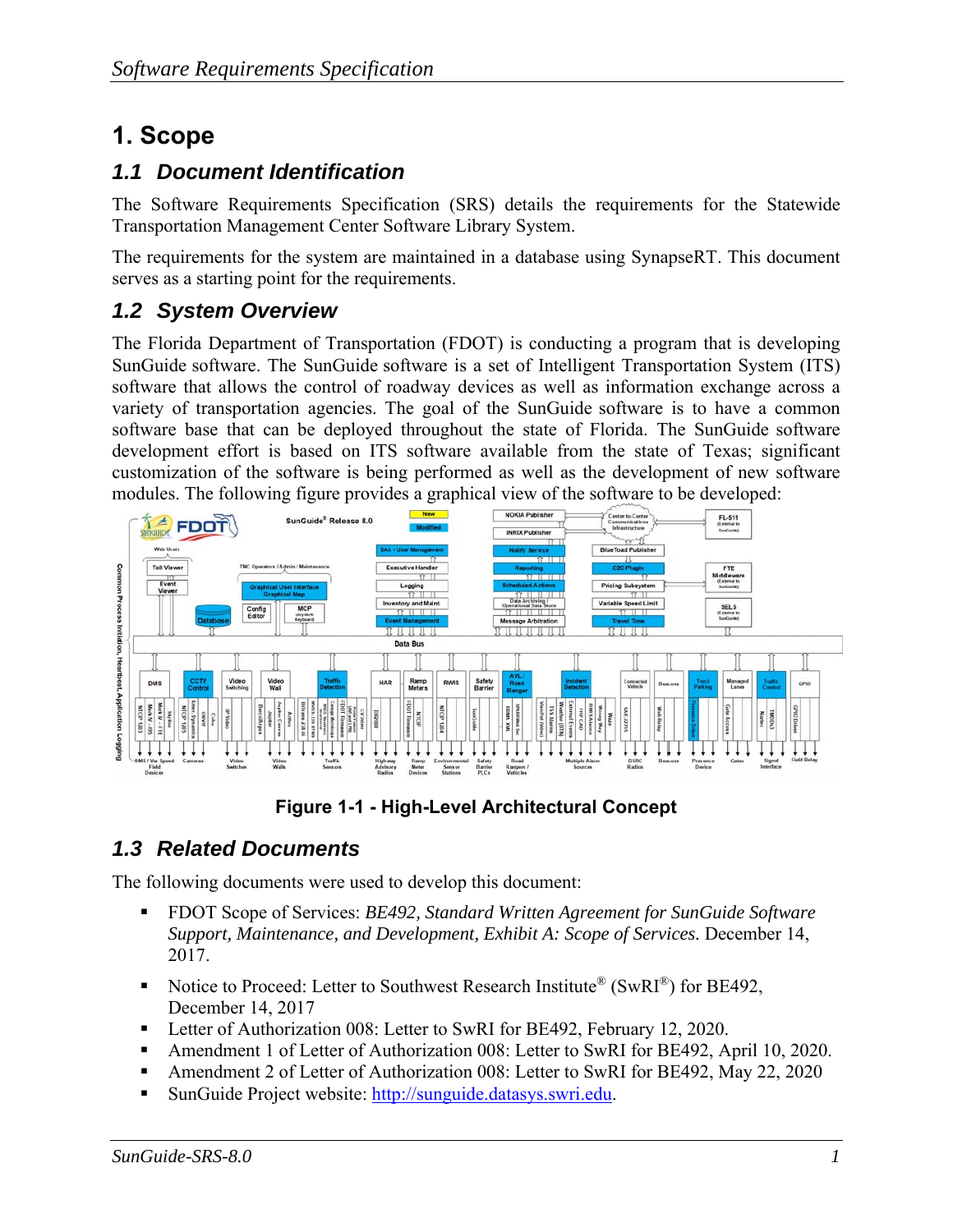#### *1.4 Contacts*

The following are contact persons for the SunGuide software project:

- Fred Heery, ITS Section, TSM&O, Central Office, fred.heery@dot.state.fl.us, 850-410-5606
- Christine Shafik, ITS Section, TSM&O, Central Office, Christine.Shafik@dot.state.fl.us, 850-410-5615
- Gregory Dudley, HNTB Project Manager, Gregory.Dudley@dot.state.fl.us, 850-410-5623
- **Tucker Brown, SwRI Project Manager,** tbrown@swri.org, 210-522-3035
- AJ Skillern, SwRI Software Project Manager, askillern@swri.org, 210-522-6295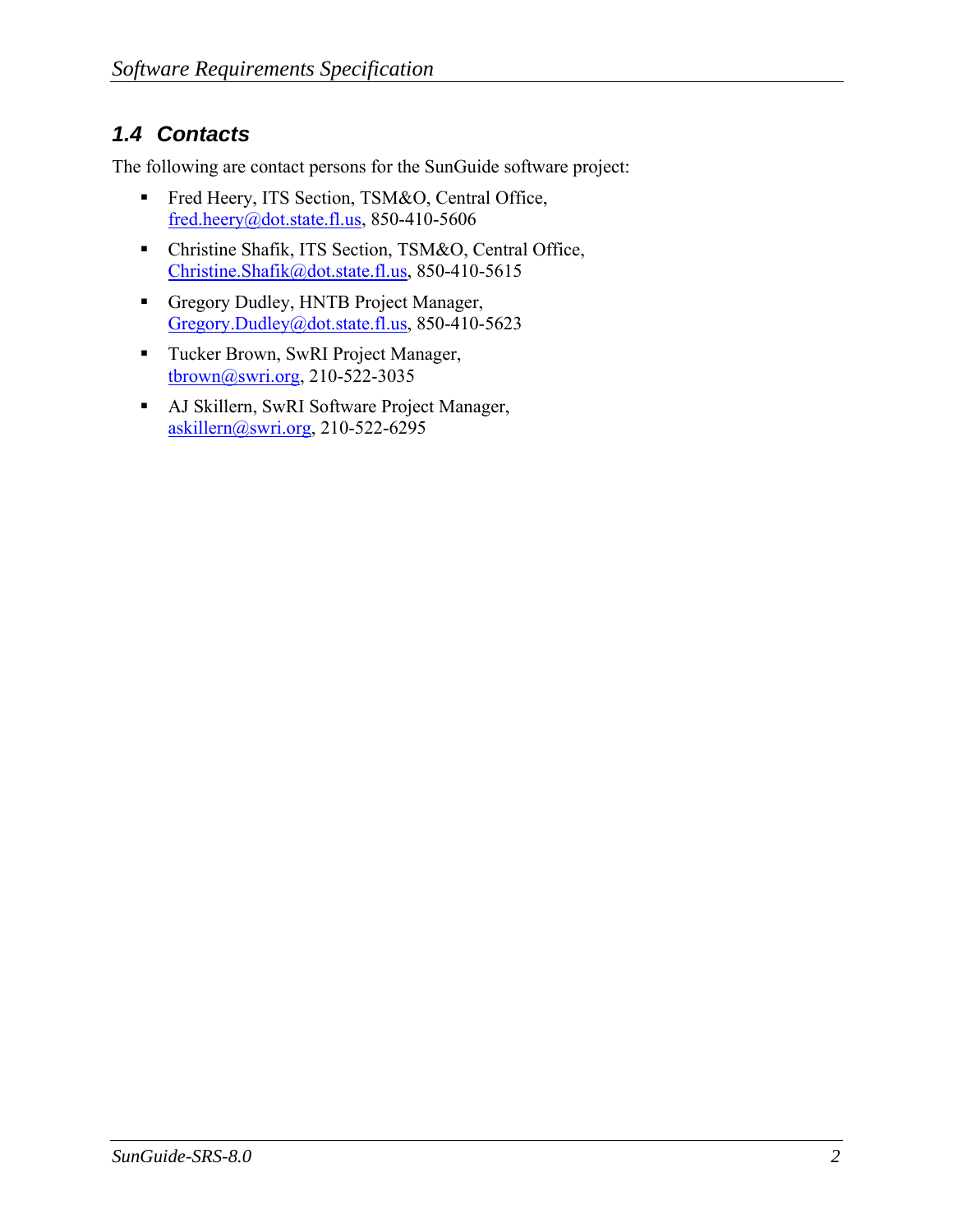# Appendix A: **REQUIREMENTS**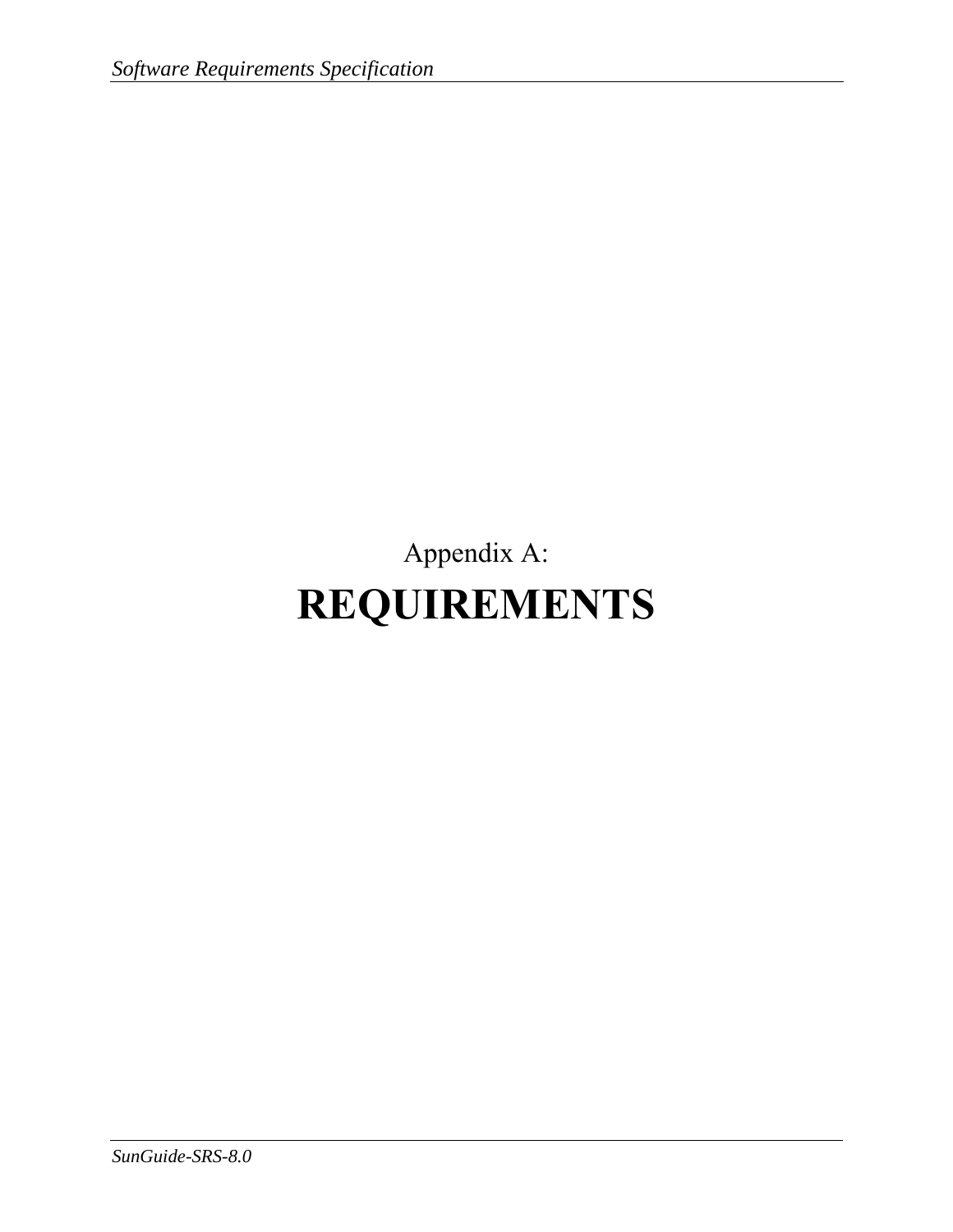| <b>Key</b>    | <b>Summary</b>                           | <b>Description</b>                                                                                                                                                                                                                                                                                                                                                             | <b>Fix Version/s</b> | <b>Component/s</b> |
|---------------|------------------------------------------|--------------------------------------------------------------------------------------------------------------------------------------------------------------------------------------------------------------------------------------------------------------------------------------------------------------------------------------------------------------------------------|----------------------|--------------------|
| <b>SRT-83</b> | <b>Event Details Attributes</b>          | The software will store a list of selectable event attributes in the database.                                                                                                                                                                                                                                                                                                 | SG 8.0               | <b>EM</b>          |
| <b>SRT-84</b> | <b>Attribute Fields</b>                  | Each attribute will have a name, a setting to determine if a text field will also<br>be presented with the attribute, a visibility setting (shown or not), sort order, a<br>setting to determine if the attribute can be modified/deleted from the system,<br>and a sensitive setting indicating that this attribute should only appear in the<br>sensitive section of emails. | SG 8.0               | EM                 |
| <b>SRT-85</b> | <b>System Attributes</b>                 | A list of default attributes will be added to the system that cannot be deleted.                                                                                                                                                                                                                                                                                               | SG 8.0               | <b>EM</b>          |
| <b>SRT-86</b> | <b>Adding New Attributes</b>             | The software will allow a user with permissions to add new attributes to the<br>system.                                                                                                                                                                                                                                                                                        | SG 8.0               | EM                 |
| <b>SRT-87</b> | <b>User Attribute Deletion</b>           | All new attributes will be added by users as attributes that may be deleted.                                                                                                                                                                                                                                                                                                   | SG 8.0               | <b>EM</b>          |
| <b>SRT-88</b> | <b>Edit Attributes</b>                   | The software will allow a user with permission to edit attributes in the system.                                                                                                                                                                                                                                                                                               | SG 8.0               | EM                 |
| <b>SRT-89</b> | <b>System Attributes Name</b><br>Changes | If an attribute is set to not allow deletion, the software will prevent the user<br>from changing the name of the attribute.                                                                                                                                                                                                                                                   | SG 8.0               | <b>EM</b>          |
| <b>SRT-90</b> | Delete Attribute                         | The software will allow a user with permission to delete attributes in the<br>system.                                                                                                                                                                                                                                                                                          | SG 8.0               | EM                 |
| <b>SRT-91</b> | <b>Deleting System Attribute</b>         | If an attribute is set to not allow deletion, the software will prevent the user<br>from deleting that attribute.                                                                                                                                                                                                                                                              | SG 8.0               | <b>EM</b>          |
| <b>SRT-92</b> | <b>Selecting Attributes</b>              | When managing an event, the user will be allowed to select one or more event<br>attributes.                                                                                                                                                                                                                                                                                    | SG 8.0               | EM                 |
| <b>SRT-93</b> | <b>Additional Text</b>                   | If a user selects an attribute that allows additional text, the user will be allowed<br>to enter the text and save the text as part of the event record.                                                                                                                                                                                                                       | SG 8.0               | <b>EM</b>          |
| <b>SRT-94</b> | <b>Attribute Event Chronology</b>        | When a set of attributes is saved, the software will add a row to the event<br>chronology indicating the current selection of attributes for the event.                                                                                                                                                                                                                        | SG 8.0               | EM                 |
| <b>SRT-95</b> | <b>Historical Attributes</b>             | For all existing events at the time of upgrade, the system will migrate the<br>existing selected attributes and select the appropriate attributes in the list of<br>configured attributes.                                                                                                                                                                                     | SG 8.0               | <b>EM</b>          |
| <b>SRT-96</b> |                                          | When setting up TSS link thresholds, the user will be able to add, modify, and<br>TSS Link Threshold Groups delete TSS link threshold groups of TSS links to assist in the configuration of<br>TSS link thresholds.                                                                                                                                                            | SG 8.0               | <b>TSS</b>         |
| <b>SRT-97</b> | <b>Setting Groups</b>                    | A link may only belong to a single TSS link threshold group at a time.                                                                                                                                                                                                                                                                                                         | SG 8.0               | <b>TSS</b>         |
| <b>SRT-98</b> | Changes to Group                         | TSS link thresholds can be added to a group and will apply to all links in the<br>group.                                                                                                                                                                                                                                                                                       | SG 8.0               | <b>TSS</b>         |
| <b>SRT-99</b> | <b>Group Threshold Criteria</b>          | The user will define both the threshold or pair of thresholds and the time of<br>day the threshold would apply.                                                                                                                                                                                                                                                                | SG 8.0               | <b>TSS</b>         |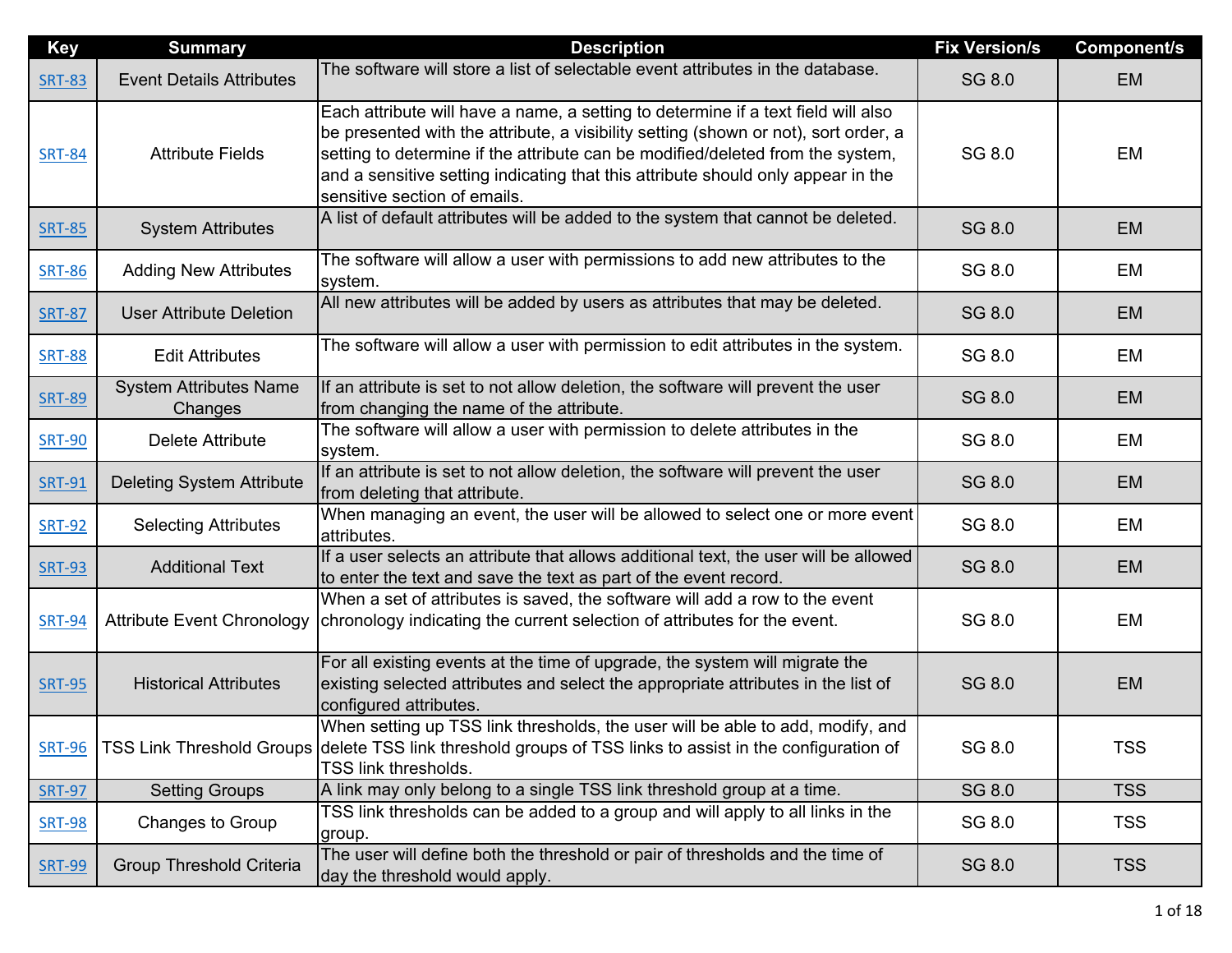| <b>SRT-100</b> | <b>Event Tags in Predefined</b><br>Plans                    | When configuring pre-defined response plans, the user will be able to select<br>from a list of event tags that will be replaced with the event specific content<br>when the predefined plan is added to the response plan. | SG 8.0 | EM                  |
|----------------|-------------------------------------------------------------|----------------------------------------------------------------------------------------------------------------------------------------------------------------------------------------------------------------------------|--------|---------------------|
| <b>SRT-101</b> | Unavailable Text                                            | If information for a tag is unavailable, the tag will be removed from the<br>message.                                                                                                                                      | SG 8.0 | <b>EM</b>           |
| <b>SRT-102</b> | No Event Available                                          | If a pre-defined message is activated with no event context (e.g by SAS), the<br>tags will be removed from the message.                                                                                                    | SG 8.0 | EM                  |
| <b>SRT-103</b> | Priority 0                                                  | Abbreviations set with a priority of 0 will automatically be applied to the sign,<br>even if the message would already fit on the sign.                                                                                    | SG 8.0 | <b>EM</b>           |
| <b>SRT-104</b> | <b>Abbreviations Applied</b>                                | If the message is too large to fit on the sign, abbreviations will be applied to<br>attempt to make the message fit.                                                                                                       | SG 8.0 | EM                  |
| <b>SRT-105</b> | Message to Large                                            | If, after abbreviations are applied, the message is still too large for the sign,<br>the sign will be added to the response plan with a blank message.                                                                     | SG 8.0 | <b>EM</b>           |
| <b>SRT-106</b> | <b>Fields to Spell Check</b>                                | The software will provide spell check functionality for the following fields:<br>-Floodgate Messages<br>-Message Text<br>-Banner Text<br>-Comments<br>-Operator comments<br>-DMS Message entry                             | SG 8.0 | <b>Operator Map</b> |
| <b>SRT-107</b> | <b>Manually Activate Signal</b><br>Permission               | The software will have a distinct permission to manually activate a signal<br>timing plan.                                                                                                                                 | SG 8.0 | <b>SAA</b>          |
| <b>SRT-108</b> | Add Signal Timing to<br><b>Response Plan Permission</b>     | The software will have a distinct permission to add a signal timing plan to a<br>response plan.                                                                                                                            | SG 8.0 | <b>SAA</b>          |
| <b>SRT-109</b> | Activate Response Plan<br>with Traffic Signal<br>Permission | The software will have a distinct permission to activate a response plan that<br>contains traffic signal items.                                                                                                            | SG 8.0 | <b>SAA</b>          |
| <b>SRT-110</b> | <b>Set Presets Permission</b>                               | The software will have a distinct permission to allow user to set camera<br>presets.                                                                                                                                       | SG 8.0 | <b>SAA</b>          |
| SRT-111        | Change Op Status<br>Permission                              | For each device type, the software will have a distinct permission for the user<br>to be able to change the Op Status of the device.                                                                                       | SG 8.0 | <b>SAA</b>          |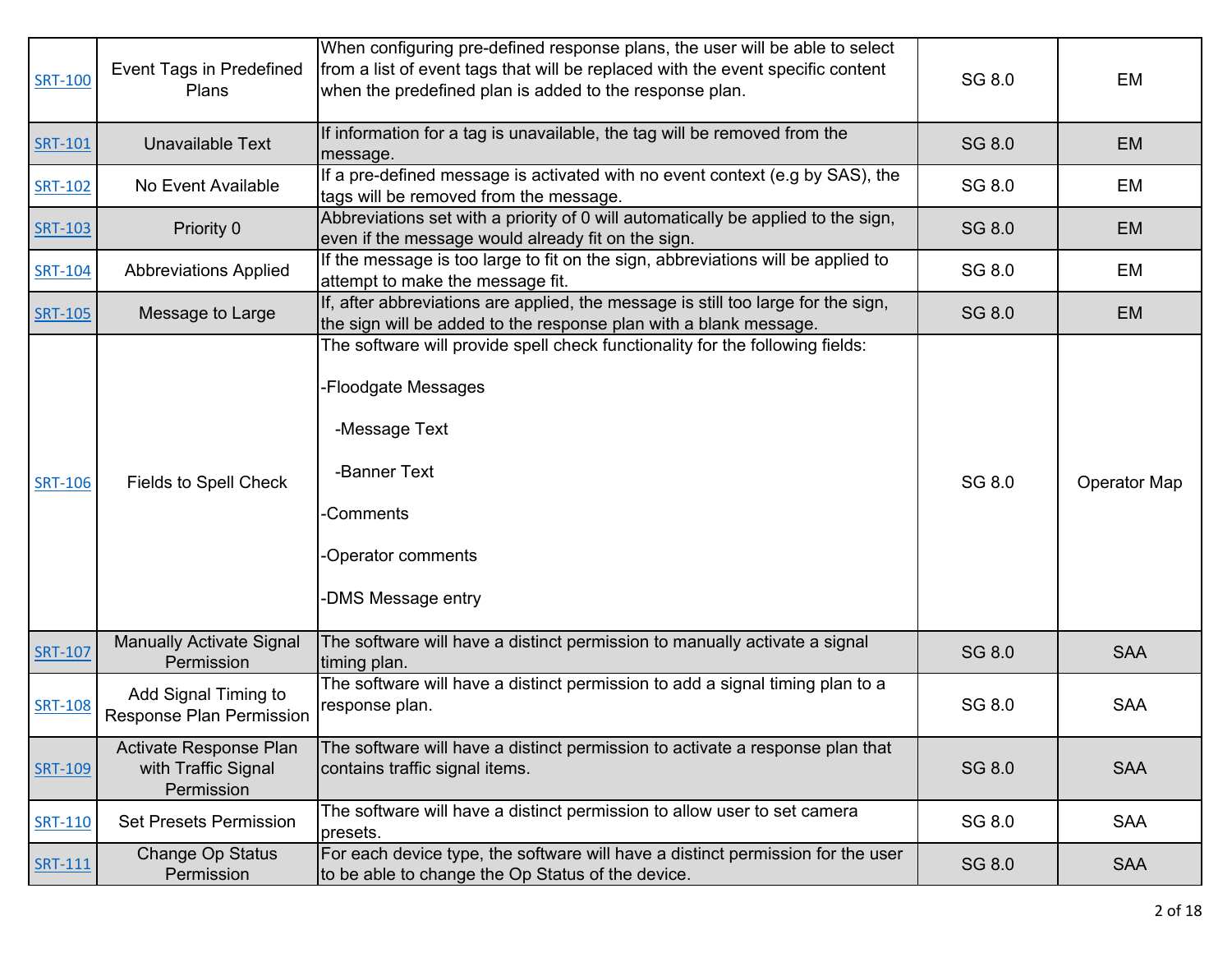| <b>SRT-112</b> | <b>Configure Report</b><br>Permission       | The software will have a distinct permission to allow users to configure<br>reports.                                                                                                                                                | SG 8.0 | <b>SAA</b>            |
|----------------|---------------------------------------------|-------------------------------------------------------------------------------------------------------------------------------------------------------------------------------------------------------------------------------------|--------|-----------------------|
| <b>SRT-113</b> | <b>Run Report Permission</b>                | The software will have a distinct permission to allow users to run reports.                                                                                                                                                         | SG 8.0 | <b>SAA</b>            |
| SRT-114        | <b>TT Link Enable/Disable</b><br>Permission | The software will have a distinct permission to allow users to disable/enable<br>travel time links.                                                                                                                                 | SG 8.0 | <b>SAA</b>            |
| SRT-115        | <b>Audit Primary Events</b>                 | SunGuide will allow users to audit the primary event ID of an event.                                                                                                                                                                | SG 8.0 | <b>EM</b>             |
| <b>SRT-116</b> | <b>User Audits</b>                          | Users will be able to add, modify, or remove the primary event from the event<br>record.                                                                                                                                            | SG 8.0 | EM                    |
| <b>SRT-117</b> | <b>Type Event Number</b>                    | If the user is adding the primary event, the user will be required to type to the<br>event number.                                                                                                                                  | SG 8.0 | <b>EM</b>             |
| <b>SRT-118</b> | Archive Old SAS Items                       | The software will archive old SAS scheduled items.                                                                                                                                                                                  | SG 8.0 | <b>SAS</b>            |
| <b>SRT-119</b> | <b>Historical Criteria</b>                  | The software will have a configurable parameter indicating the length of time a<br>scheduled item should remain in the software cache after the end time of the<br>items has occurred and there are no other scheduled occurrences. | SG 8.0 | <b>SAS</b>            |
| <b>SRT-120</b> | Deprecated Items                            | Once removed from cache, the scheduled item will remain in the database.                                                                                                                                                            | SG 8.0 | <b>SAS</b>            |
| <b>SRT-121</b> | Request Old Items                           | The software will allow user to request old scheduled items.                                                                                                                                                                        | SG 8.0 | <b>SAS</b>            |
| SRT-122        | <b>Request All Deprecated</b><br>Items      | The software will allow the user to request all deprecated scheduled items.                                                                                                                                                         | SG 8.0 | <b>SAS</b>            |
| <b>SRT-123</b> | <b>Timeframe Criteria</b>                   | The software will allow the user to request all deprecated scheduled items that<br>were set up to activate in a configured timeframe.                                                                                               | SG 8.0 | <b>SAS</b>            |
| <b>SRT-124</b> | <b>Action Criteria</b>                      | The software will allow the user to request all deprecated scheduled items by<br>type of action being performed.                                                                                                                    | SG 8.0 | <b>SAS</b>            |
|                | SRT-125 Fields to return for old items      | The schedule items returned will include the scheduled items name, start date<br>and end date, and type of action being performed.                                                                                                  | SG 8.0 | <b>SAS</b>            |
| <b>SRT-126</b> | Reactivate Old Item                         | The software will allow the user to reactivate a scheduled item by allowing the<br>user to change the end time of the scheduled item.                                                                                               | SG 8.0 | <b>SAS</b>            |
| <b>SRT-127</b> | <b>Never Archive Flag</b>                   | The software will have a flag on each scheduled item to indicate the item<br>should never be archived, regardless of the end time of the scheduled item.                                                                            | SG 8.0 | <b>SAS</b>            |
| <b>SRT-128</b> | Default for Flag                            | By default for the flag indicating the scheduled item should never be archived<br>will not be set.                                                                                                                                  | SG 8.0 | <b>SAS</b>            |
| <b>SRT-129</b> | <b>Memory Thresholds</b>                    | The software will allow the user to configure a process memory threshold and<br>CPU Threshold for each process, including the Operator Map.                                                                                         | SG 8.0 | <b>Notify Manager</b> |
| <b>SRT-130</b> | <b>Type of Thresholds</b>                   | The software will allow the user to configure a recovery process memory and<br>CPU threshold for each process.                                                                                                                      | SG 8.0 | Notify Manager        |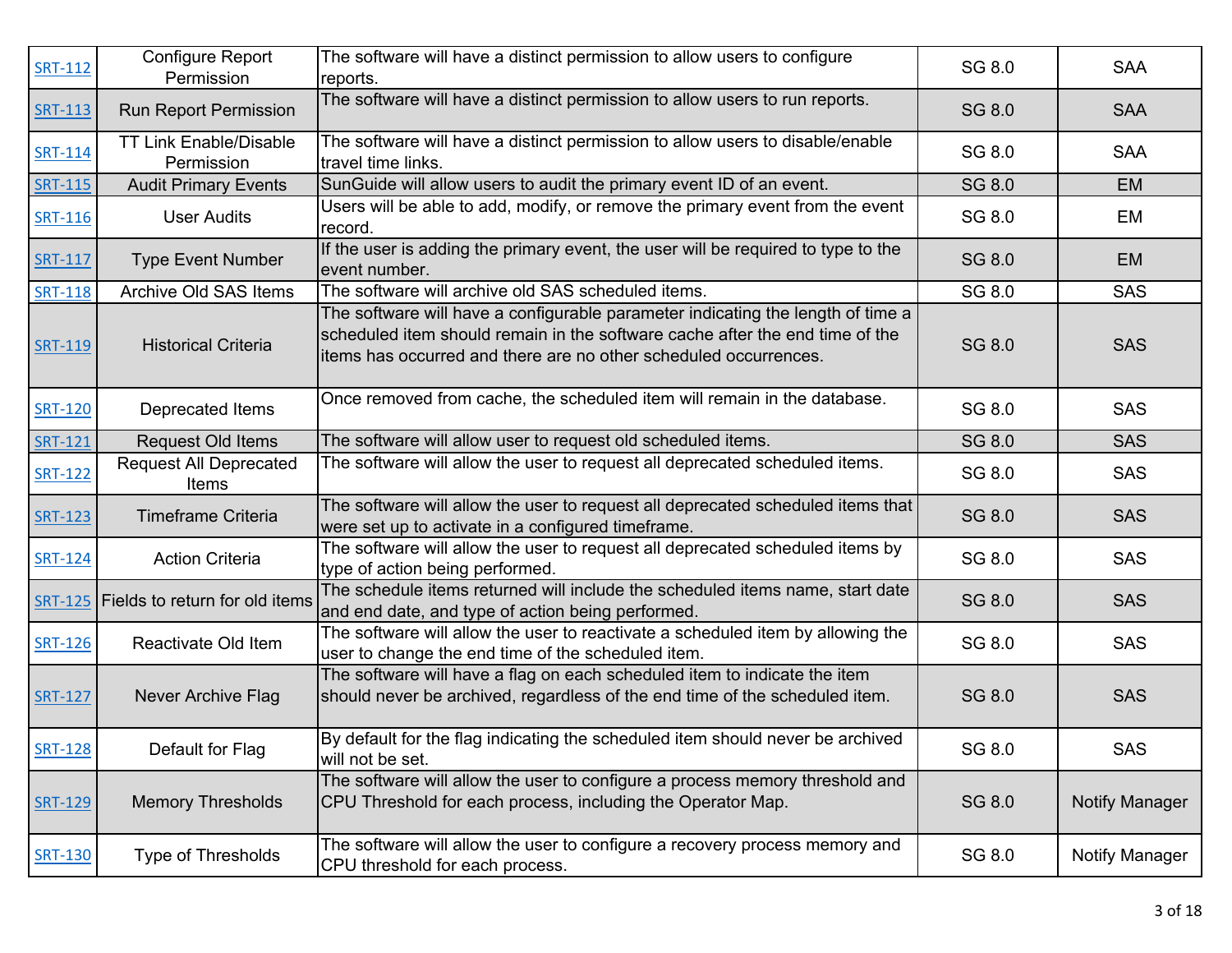|                |                          | The software will allow the user to configure a default alert and recovery                        |        |                       |
|----------------|--------------------------|---------------------------------------------------------------------------------------------------|--------|-----------------------|
| <b>SRT-131</b> | Default and Recovery     | threshold that will be used in the case that a memory and CPU threshold is                        | SG 8.0 | <b>Notify Manager</b> |
|                |                          | not configured for a process.                                                                     |        |                       |
|                |                          | If the process memory or CPU threshold is reached, Notify Manager will send                       |        |                       |
| <b>SRT-132</b> | <b>Send Email</b>        | an email alert indicating high memory or CPU usage.                                               | SG 8.0 | <b>Notify Manager</b> |
|                |                          | When an alert is sent, the alert will contain the process, CPU usage, the                         |        |                       |
| <b>SRT-133</b> | <b>Email Content</b>     | working set memory, the change in working set memory from the last time the                       | SG 8.0 | <b>Notify Manager</b> |
|                |                          | value was read, the private memory usage, and the change in the private                           |        |                       |
|                |                          | memory from the last time the value is read.                                                      |        |                       |
|                |                          | Once an alert has been sent, the process memory must drop below the                               |        |                       |
| <b>SRT-134</b> | Retrigger Criteria       | recovery threshold and then exceed the alert threshold before retriggering an                     | SG 8.0 | Notify Manager        |
|                |                          | alert.                                                                                            |        |                       |
| SRT-135        | <b>Process Emails</b>    | Notify Manager will send an email when a process starts or when a process                         | SG 8.0 | <b>Notify Manager</b> |
|                |                          | exits abnormally.                                                                                 |        |                       |
|                |                          | Notify Manager will subscribe to SAA for new user notification, permission                        |        |                       |
| <b>SRT-136</b> | Real time user changes   | changes, and email addresses for user that should receive alert notifications.                    | SG 8.0 | Notify Manager        |
|                |                          |                                                                                                   |        |                       |
| <b>SRT-137</b> | DA Watchdog              | The software will query the database to confirm traffic data is being written to<br>the database. | SG 8.0 | <b>Notify Manager</b> |
|                |                          | The software will query the database on a configurable interval to confirm that                   |        |                       |
| <b>SRT-138</b> | Confirm raw data         | there are new 'raw' data (lane-level polling data) rows in the Data Archive                       | SG 8.0 | <b>Notify Manager</b> |
|                |                          | traffic data table.                                                                               |        |                       |
|                |                          | The software will query the database every 15 mins to confirm the 15 min                          |        |                       |
| <b>SRT-139</b> | Confirm 15 min Rollups   | rollups are being written to the database.                                                        | SG 8.0 | <b>Notify Manager</b> |
|                |                          | The software will query the software every hour to confirm the 1 hour rollups                     |        |                       |
| SRT-140        | Confirm 1 hr Rollups     | are being written to the database.                                                                | SG 8.0 | Notify Manager        |
|                |                          | The software will query the software every day to confirm the 24 hour rollups                     |        |                       |
| <b>SRT-141</b> | Confirm 24 rollups       | are being written to the database.                                                                | SG 8.0 | <b>Notify Manager</b> |
|                |                          | If the software detects that the data is not being written to the database at the                 |        |                       |
| <b>SRT-142</b> | <b>Send Email</b>        | correct intervals, the software will send an email to a configured list of users.                 | SG 8.0 | <b>Notify Manager</b> |
|                |                          |                                                                                                   |        |                       |
| <b>SRT-143</b> | <b>Telemetry Message</b> | The software will support a telemetry request.                                                    | SG 8.0 | <b>Notify Manager</b> |
|                | <b>Telemetry Message</b> | The software will support a system request which will provide the SunGuide                        |        |                       |
| <b>SRT-144</b> | Content                  | version, a list of process that are currently connected, and the current process                  | SG 8.0 | Notify Manager        |
|                |                          | status.                                                                                           |        |                       |
| <b>SRT-145</b> | Audit a Comment          | The software will allow user with appropriate permission to audit comments to                     | SG 8.0 | <b>EM</b>             |
|                |                          | an event.                                                                                         |        |                       |
| <b>SRT-146</b> | <b>Comment Changes</b>   | The software will allow the users to add, modify, or delete comments.                             | SG 8.0 | EM                    |
| <b>SRT-147</b> | <b>Comment Timestamp</b> | The timestamp field will be editable by the user                                                  | SG 8.0 | <b>EM</b>             |
| SRT-148        | Submitted By Field       | The Submitted By field will be made read-only.                                                    | SG 8.0 | EM                    |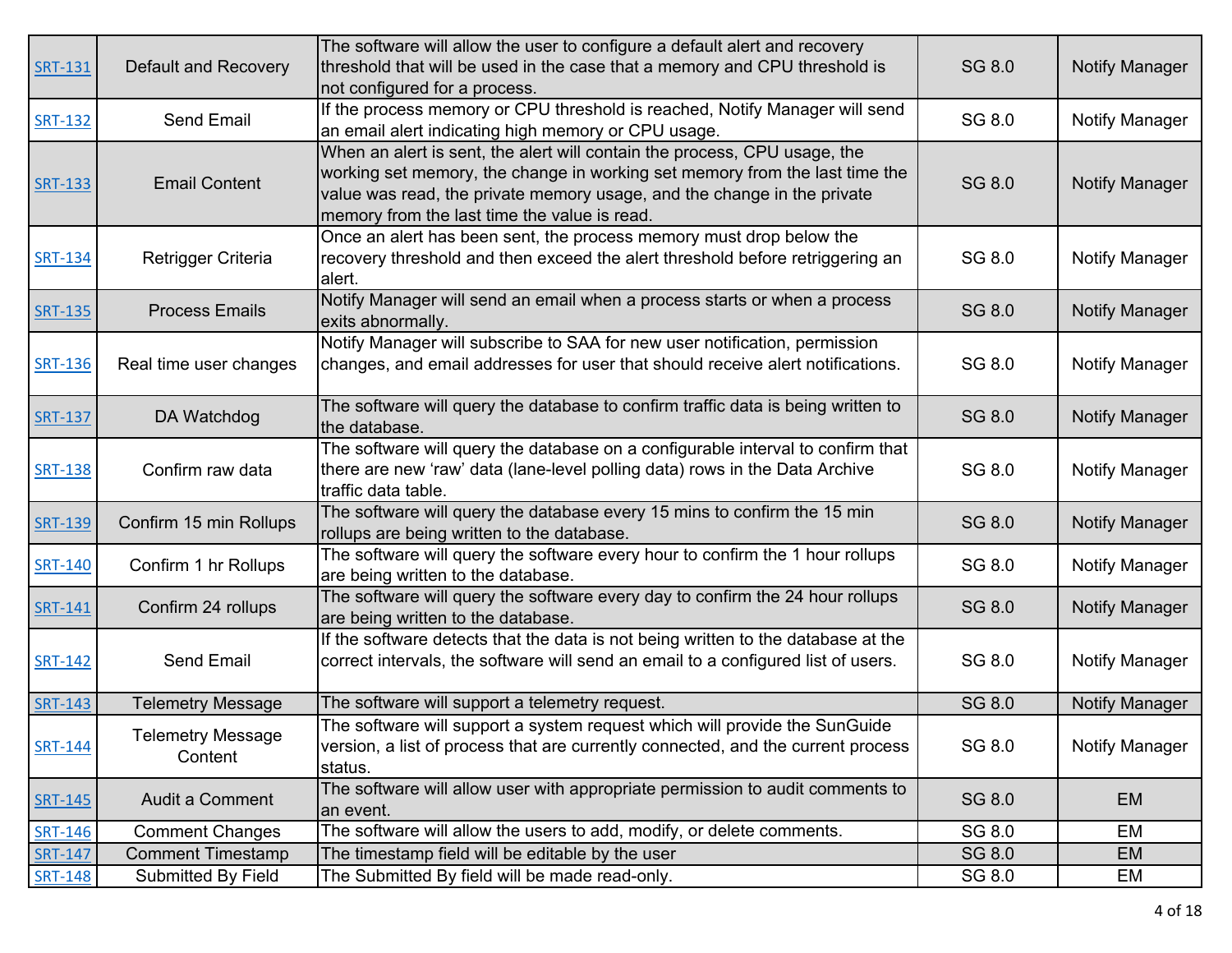| <b>SRT-149</b> | <b>Comment User</b>                          | If a comment is added, the Submitted By field will indicate the user that is<br>adding the comment.                                                                                                              | SG 8.0        | <b>EM</b>   |
|----------------|----------------------------------------------|------------------------------------------------------------------------------------------------------------------------------------------------------------------------------------------------------------------|---------------|-------------|
| <b>SRT-150</b> | <b>Schedule Permission</b><br>Groups         | The software shall have the ability to schedule adding or removing users from<br>permission groups.                                                                                                              | SG 8.0        | <b>SAS</b>  |
| SRT-151        | <b>Permission to Schedule</b>                | The ability to schedule adding or removing users from permission groups will<br>require the user to also have permission to modify user permissions.                                                             | <b>SG 8.0</b> | <b>SAS</b>  |
| <b>SRT-152</b> | Schedule Items                               | When scheduling permission group changes, the user will select whether to<br>add or remove users, the specific users, and the permission group.                                                                  | SG 8.0        | <b>SAS</b>  |
| SRT-153        | <b>Change Permissions on</b><br><b>Start</b> | When scheduling group permission changes, the permission change will be<br>made at the start time of the scheduled item's occurrence.                                                                            | SG 8.0        | <b>SAS</b>  |
| SRT-154        | <b>Change Permissions on</b><br>End          | At the end of the scheduled item's occurrence for the action, the permission<br>change will be undone.                                                                                                           | SG 8.0        | <b>SAS</b>  |
| <b>SRT-155</b> | <b>County Field</b>                          | For each device type, the system will require the user to set a county where<br>the device is located.                                                                                                           | SG 8.0        | <b>EM</b>   |
| <b>SRT-156</b> | County Field to 511                          | When sending information to 511, the county information from the device will<br>be used to populate the county data sent to 511.                                                                                 | SG 8.0        | EM          |
| <b>SRT-157</b> | County by Default                            | As part of the upgrade, the system will automatically set the county on all<br>device types based on the existing latitude/longitude of the device.                                                              | SG 8.0        | <b>EM</b>   |
| <b>SRT-158</b> | <b>Camera Blocking</b>                       | The system will allow a user to block a camera that is not configured to be<br>connected to a video source.                                                                                                      | SG 8.0        | <b>CCTV</b> |
| SRT-159        | <b>Blocking Status in Map</b>                | The blocked status of the camera will be shown in the Operator Map.                                                                                                                                              | SG 8.0        | <b>CCTV</b> |
| SRT-160        | <b>Blocking Status in C2C</b>                | The blocked status of the camera will be sent as part of the C2C camera<br>status.                                                                                                                               | SG 8.0        | <b>CCTV</b> |
| <b>SRT-161</b> | <b>Changes in Blocking Status</b>            | Any changes to the blocked status of the camera will result in an update to the<br>C <sub>2</sub> C camera status.                                                                                               | SG 8.0        | <b>CCTV</b> |
| <b>SRT-162</b> | <b>Acknowledge AVL Alerts</b>                | For AVL Stop and Geofence alerts, the software will allow the user to<br>acknowledge the alerts from the Operator Map.                                                                                           | SG 8.0        | <b>AVL</b>  |
| <b>SRT-163</b> | <b>Alert Logging</b>                         | The user and time of acknowledgment will be logged to the database.                                                                                                                                              | SG 8.0        | <b>AVL</b>  |
| SRT-164        | Re-Trigger                                   | The software will have a configurable parameter to determine how much time<br>should elapse before re-evaluating an AVL Stop or Geofence alert to see if the<br>condition persists.                              | SG 8.0        | <b>AVL</b>  |
| <b>SRT-165</b> | <b>Updated Alerts</b>                        | If an AVL Stop or Geofence alert has been acknowledged and the condition<br>persists after the length of time determined by the configurable parameter, the<br>system will send a new alert to the Operator Map. | SG 8.0        | <b>AVL</b>  |
| <b>SRT-166</b> | Order of Counties                            | The software will allow users to specify the order of counties a roadway<br>travels through.                                                                                                                     | SG 8.0        | EM          |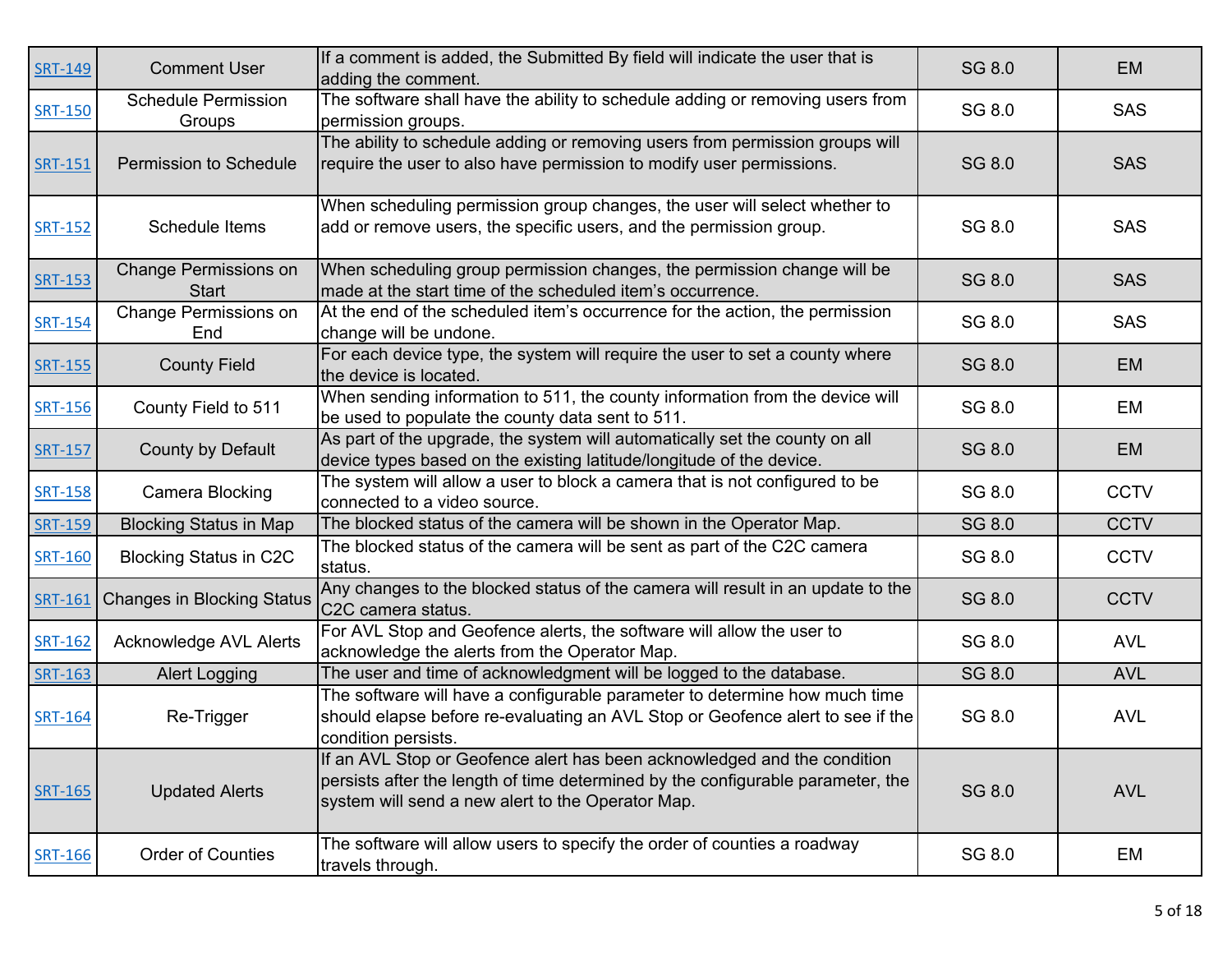| <b>SRT-167</b> | <b>County Sort Order</b>                   | The software will enforce the sort order of locations based on the county<br>ordering.                                                                                                                               | SG 8.0 | <b>EM</b>  |
|----------------|--------------------------------------------|----------------------------------------------------------------------------------------------------------------------------------------------------------------------------------------------------------------------|--------|------------|
| <b>SRT-168</b> | Sort Order Utility                         | The software will have a utility for correcting location approach sort orders<br>across county boundaries                                                                                                            | SG 8.0 | EM         |
| <b>SRT-169</b> | <b>County Ordering</b>                     | The utility will update the sort order of locations on a roadway to be in<br>roadway order across all counties the roadway spans.                                                                                    | SG 8.0 | <b>EM</b>  |
| <b>SRT-170</b> | <b>Change County Ordering</b>              | The utility will allow users to change the county ordering of a roadway.                                                                                                                                             | SG 8.0 | EM         |
|                | <b>SRT-171</b> Modify Sort Order Locations | The software will allow users to modify the sort order of locations.                                                                                                                                                 | SG 8.0 | <b>EM</b>  |
| <b>SRT-172</b> | <b>Range Restrictions</b>                  | The software will restrict the sort order of locations in a county to be within the<br>bounds of the sort orders of surrounding counties.                                                                            | SG 8.0 | EM         |
| <b>SRT-173</b> | <b>NOAA Feed</b>                           | The software will poll the NOAA Weather feed on a configurable interval.                                                                                                                                             | SG 8.0 | <b>IDS</b> |
| <b>SRT-174</b> | Email on Error                             | If the software is unable to poll the feed, an email will be sent to an email<br>address configured in the SunGuide configuration file.                                                                              | SG 8.0 | <b>IDS</b> |
| <b>SRT-175</b> | <b>Generate Alerts</b>                     | The software will generate alerts for items in the weather feed that match filter<br>criteria.                                                                                                                       | SG 8.0 | <b>IDS</b> |
| <b>SRT-176</b> | <b>Filter Criteria</b>                     | The software will support the following filter criteria: category, certainty,<br>duration, event type, message, type, scope, severity, start distance, event<br>status, event urgency, event county, and event zone. | SG 8.0 | <b>IDS</b> |
| <b>SRT-177</b> | <b>Alert Criteria</b>                      | The software will only generate alerts if all filter criteria are met.                                                                                                                                               | SG 8.0 | <b>IDS</b> |
| <b>SRT-178</b> | <b>Handling Options</b>                    | When an alert sent to the Operator Map to be handled, the user will have the<br>option to Create a New Event, Create a Secondary Event, Dismiss as Already<br>Detected, or Dismiss the alert as a False Alarm.       | SG 8.0 | <b>IDS</b> |
| SRT-179        | Alert in Chronology                        | If the alert is associated to an event, the details of the alert will be captured in<br>the Event Chronology.                                                                                                        | SG 8.0 | <b>IDS</b> |
| <b>SRT-180</b> | <b>Poll Sensor Status</b>                  | The software will poll for sensor status while polling for space occupancy.                                                                                                                                          | SG 8.0 | <b>TPS</b> |
| <b>SRT-181</b> | <b>Graphical Interface</b>                 | The software will allow the user with permission to configure a visual<br>representation of the sensor locations.                                                                                                    | SG 8.0 | <b>TPS</b> |
| SRT-182        | <b>Upload Image</b>                        | The software will allow the user to upload an image of the facility.                                                                                                                                                 | SG 8.0 | <b>TPS</b> |
| SRT-183        | Place on Image                             | The software will allow the user to select from a reported list of sensors and<br>place them on the uploaded image.                                                                                                  | SG 8.0 | <b>TPS</b> |
| <b>SRT-184</b> | <b>Sensor Status</b>                       | The software will retrieve the status of all sensors on each poll cycle.                                                                                                                                             | SG 8.0 | <b>TPS</b> |
| <b>SRT-185</b> | <b>Additional Details</b>                  | The software will also collect "additional information" (protocol specific) about<br>each sensor available for display as status to the user.                                                                        | SG 8.0 | <b>TPS</b> |
| SRT-186        | <b>Show Additional Details</b>             | When displaying the "additional information" to the user, the label and the<br>value will be shown to the user in the same manner they are listed in the<br>protocol for the device.                                 | SG 8.0 | <b>TPS</b> |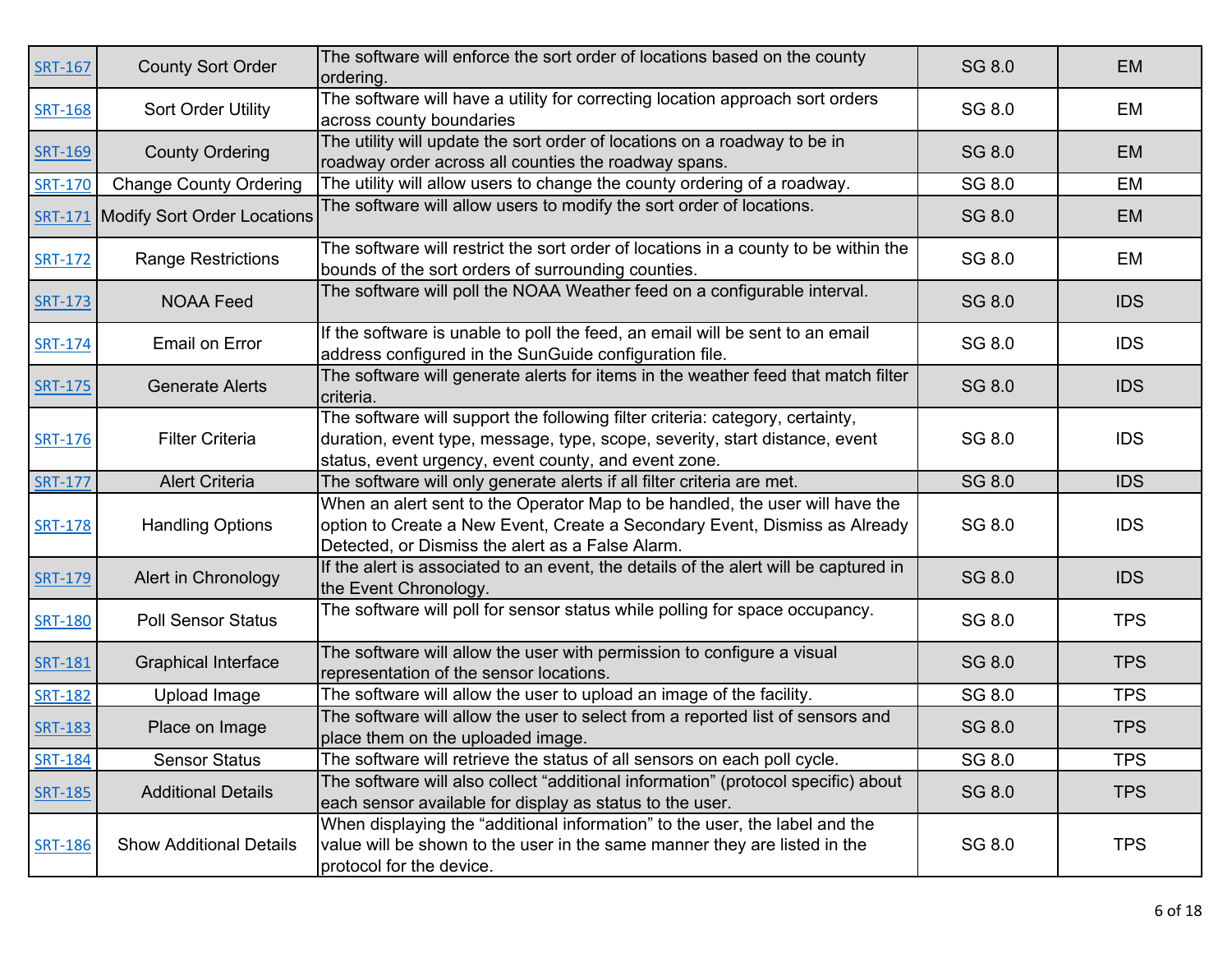| <b>SRT-187</b> | <b>Tooltip Status</b>                     | The status information for a device will also be shown on a tooltip when the                                                                                                                                                                                                              | SG 8.0        | <b>TPS</b>          |
|----------------|-------------------------------------------|-------------------------------------------------------------------------------------------------------------------------------------------------------------------------------------------------------------------------------------------------------------------------------------------|---------------|---------------------|
|                |                                           | user hovers over a device on the facilities uploaded image.                                                                                                                                                                                                                               |               |                     |
| <b>SRT-188</b> | <b>Sensor State</b>                       | The software will have 2 states for each sensor, "Active" and "Error".                                                                                                                                                                                                                    | SG 8.0        | <b>TPS</b>          |
| <b>SRT-189</b> | <b>IpSens Values</b>                      | For IpSens values ("I") will be considered "Active" while value "U" will be<br>considered "Error".                                                                                                                                                                                        | SG 8.0        | <b>TPS</b>          |
| <b>SRT-192</b> | <b>Status Color</b>                       | The status of each sensor will display on the map with a color indicating if the<br>sensor is in a "Active" state or a "Error" state.                                                                                                                                                     | SG 8.0        | <b>TPS</b>          |
| <b>SRT-193</b> | <b>Email Errors</b>                       | The software will allow a user to configure an email in the SunGuide<br>configuration file indicating who an email should be sent to when a sensor<br>transitions to a "Error" state.                                                                                                     | SG 8.0        | <b>TPS</b>          |
| <b>SRT-194</b> | <b>Email Reminders</b>                    | The software will allow a user to configure an interval that emails should be<br>sent for sensor in a "Error" state to remind administrators about the problem.                                                                                                                           | SG 8.0        | <b>TPS</b>          |
| <b>SRT-195</b> | Send Email on Error                       | The software will send an email to the configured email address when a<br>sensor transitions to a "Error" state.                                                                                                                                                                          | SG 8.0        | <b>TPS</b>          |
| <b>SRT-196</b> | <b>Sending Reminders</b>                  | The software will resend an email if the sensor remained in a bad state and<br>the interval between the last email sent and the current time exceeds the<br>configured interval from the SunGuide configuration file.                                                                     | SG 8.0        | <b>TPS</b>          |
| <b>SRT-197</b> | <b>Stop Sending Error Emails</b>          | The software will allow a user to set an individual sensor to stop sending email<br>notifications about the state of the sensor.                                                                                                                                                          | SG 8.0        | <b>TPS</b>          |
| <b>SRT-198</b> | <b>Automatic Recovery</b>                 | If the sensor transitions from a "Error" state to a "Active" state as part of a poll<br>cycle, the request to stop sending emails about the sensor moving to a "Error"<br>state will be removed and transitions to a "Error" state will trigger a new email.                              | SG 8.0        | <b>TPS</b>          |
| <b>SRT-327</b> | <b>Exclude Out of Service</b><br>Cameras  | When the software searches for the nearest camera to an event, cameras with<br>an Out of Service Op Status will be excluded from the search.                                                                                                                                              | SG 8.0        | <b>Operator Map</b> |
| <b>SRT-328</b> | <b>Updated "Last Updated</b><br>Time"     | When activating a response plan, if the "Last Updated Time" in the email<br>response plan item is older than the "Last Activation Time" of the event, the<br>software will prompt the user to cancel the activation of the response plan or<br>to continue to activate the response plan. | SG 8.0        | <b>Operator Map</b> |
| <b>SRT-329</b> | Areas to be configured                    | The software will allow areas to be configured.                                                                                                                                                                                                                                           | SG 8.0        | <b>CNA</b>          |
| <b>SRT-330</b> | <b>Configuring Areas</b>                  | The software will support adding, modifying, and deleting areas.                                                                                                                                                                                                                          | SG 8.0        | <b>CNA</b>          |
| <b>SRT-331</b> | Area to Contact<br>Configuration          | The software will support an association between an area and a list of<br>contacts.                                                                                                                                                                                                       | SG 8.0        | <b>CNA</b>          |
| <b>SRT-332</b> | Area to Contact Group<br>Configuration    | The software will support an association between an area and a list of contact<br>groups.                                                                                                                                                                                                 | SG 8.0        | <b>CNA</b>          |
| <b>SRT-333</b> | <b>Contact in Multiple Areas</b>          | The software will allow a contact to be in multiple areas.                                                                                                                                                                                                                                | <b>SG 8.0</b> | <b>CNA</b>          |
| <b>SRT-334</b> | <b>Contact Group in Multiple</b><br>Areas | The software will allow a contact group to be in multiple areas.                                                                                                                                                                                                                          | SG 8.0        | <b>CNA</b>          |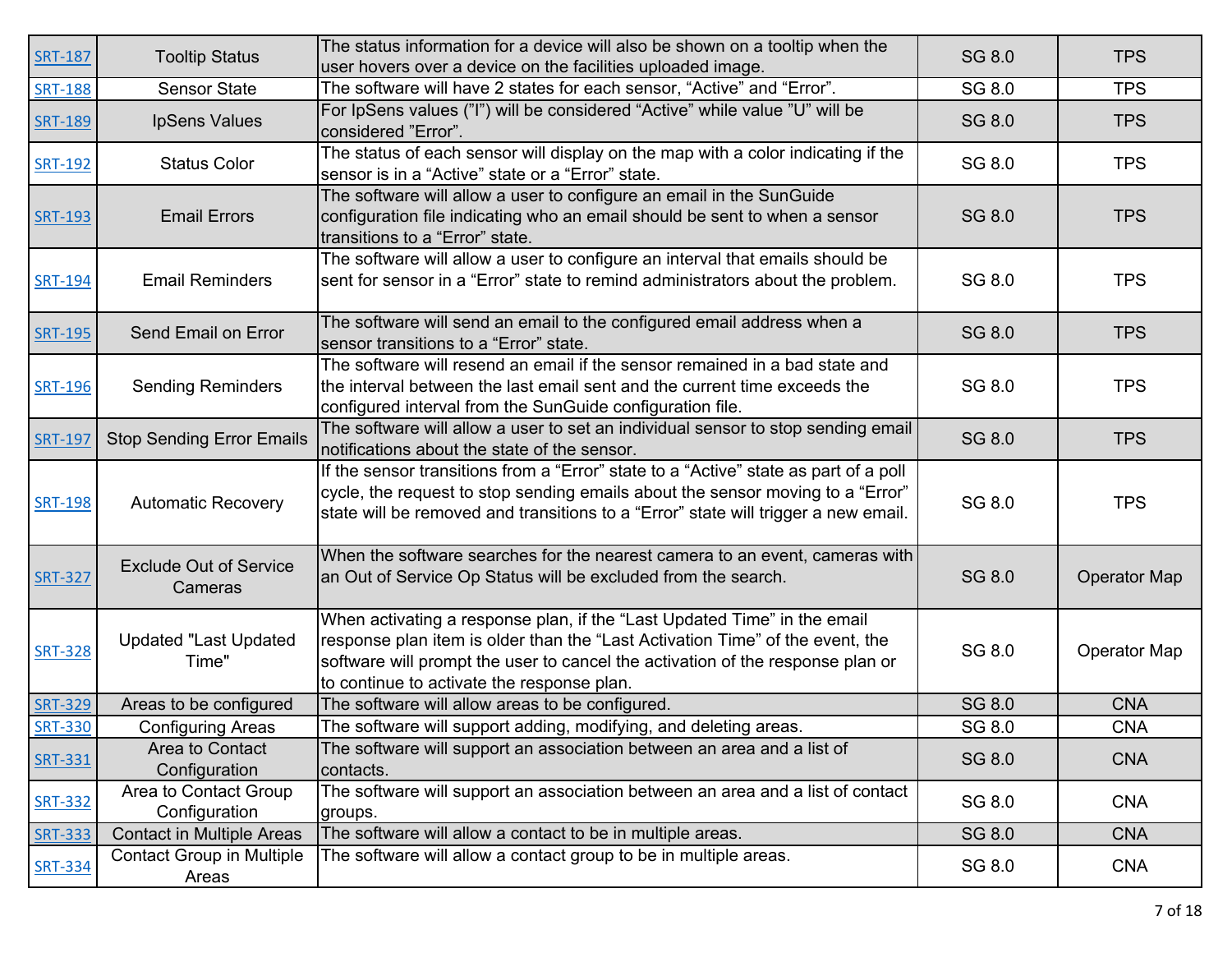| <b>SRT-335</b> | Geographic Configuration                             | The software will support configuration of geographic regions from the<br>graphical user interface.                                                                                                                                                                                                | SG 8.0 | <b>CNA</b> |
|----------------|------------------------------------------------------|----------------------------------------------------------------------------------------------------------------------------------------------------------------------------------------------------------------------------------------------------------------------------------------------------|--------|------------|
| <b>SRT-336</b> | <b>Draw Regions</b>                                  | The software will allow users to draw the geographic regions from the<br>graphical user interface.                                                                                                                                                                                                 | SG 8.0 | <b>CNA</b> |
| <b>SRT-337</b> | Suggest Contacts as part of<br><b>Response Plans</b> | When suggesting a response plan, the software will automatically suggest<br>contacts and groups as part of an email plan item.                                                                                                                                                                     | SG 8.0 | <b>CNA</b> |
| <b>SRT-338</b> | <b>Suggest Contacts based on</b><br>Region           | Contacts and groups in the email item will be automatically suggested based<br>on whether the event is geo-located within an area associated to a contact or<br>group.                                                                                                                             | SG 8.0 | <b>CNA</b> |
| <b>SRT-339</b> | Injury Data on Cloning                               | When cloning an event, injury data will be reset to the default value in the<br>cloned event. Required information being only what is needed to create an<br>event (Event Type, Notifying Agency & Contact, Status, County, Roadway,<br>Direction, Reference Point, Offset and Description).       | SG 8.0 | <b>EM</b>  |
| <b>SRT-340</b> | <b>Email Template for</b><br><b>Response Plans</b>   | The software will support creating email templates for response plans.                                                                                                                                                                                                                             | SG 8.0 | EM         |
| <b>SRT-341</b> | <b>Default Email Template</b>                        | The software will have a default template for response plan emails.                                                                                                                                                                                                                                | SG 8.0 | <b>EM</b>  |
| <b>SRT-342</b> | Email Template per Event<br><b>Type</b>              | The software will allow users with permission to set a different email template<br>for each event type.                                                                                                                                                                                            | SG 8.0 | EM         |
| <b>SRT-343</b> | <b>Use Event Specific Email</b><br>Template          | When an email item is created for a response plan, the system will use the<br>event specific template to create the text for the email.                                                                                                                                                            | SG 8.0 | <b>EM</b>  |
| <b>SRT-344</b> | <b>Email to Replace Event</b><br>Tags                | The system shall replace the template tags configured in the template with the<br>information from the event.                                                                                                                                                                                      | SG 8.0 | EM         |
|                |                                                      | If no event specific email template exists, the system will use the default email<br>$SRT-345$ Use Default Email Template template to generate the text for the email response plan item.                                                                                                          | SG 8.0 | <b>EM</b>  |
| <b>SRT-346</b> | FHP to CAD Number                                    | In the Event Details dialog and in the IDS FHP alert dialog, the software will<br>rename "FHP Incident #" to "CAD #"                                                                                                                                                                               | SG 8.0 | EM         |
| <b>SRT-347</b> | <b>Add Case Number</b>                               | The system will support saving a "Case #" field in the Event Details dialog.                                                                                                                                                                                                                       | SG 8.0 | <b>EM</b>  |
| <b>SRT-348</b> | Record Case Number in<br>Database                    | The "Case #" will be saved in the database as part of the event record.                                                                                                                                                                                                                            | SG 8.0 | EM         |
| <b>SRT-349</b> | <b>Audit Case Number</b>                             | The "Case #" will be auditable and allow a user with audit permissions to set<br>or remove the "Case #"                                                                                                                                                                                            | SG 8.0 | <b>EM</b>  |
| <b>SRT-350</b> | <b>Device Linking Prevent</b><br>Looping             | When searching the device sequencing file for devices to add to an automatic<br>response plan suggestion and the algorithm leaves a roadway to search a<br>branching roadway, the search will stop along the path if a roadway is<br>encountered that has already been traversed by the algorithm. | SG 8.0 | EM         |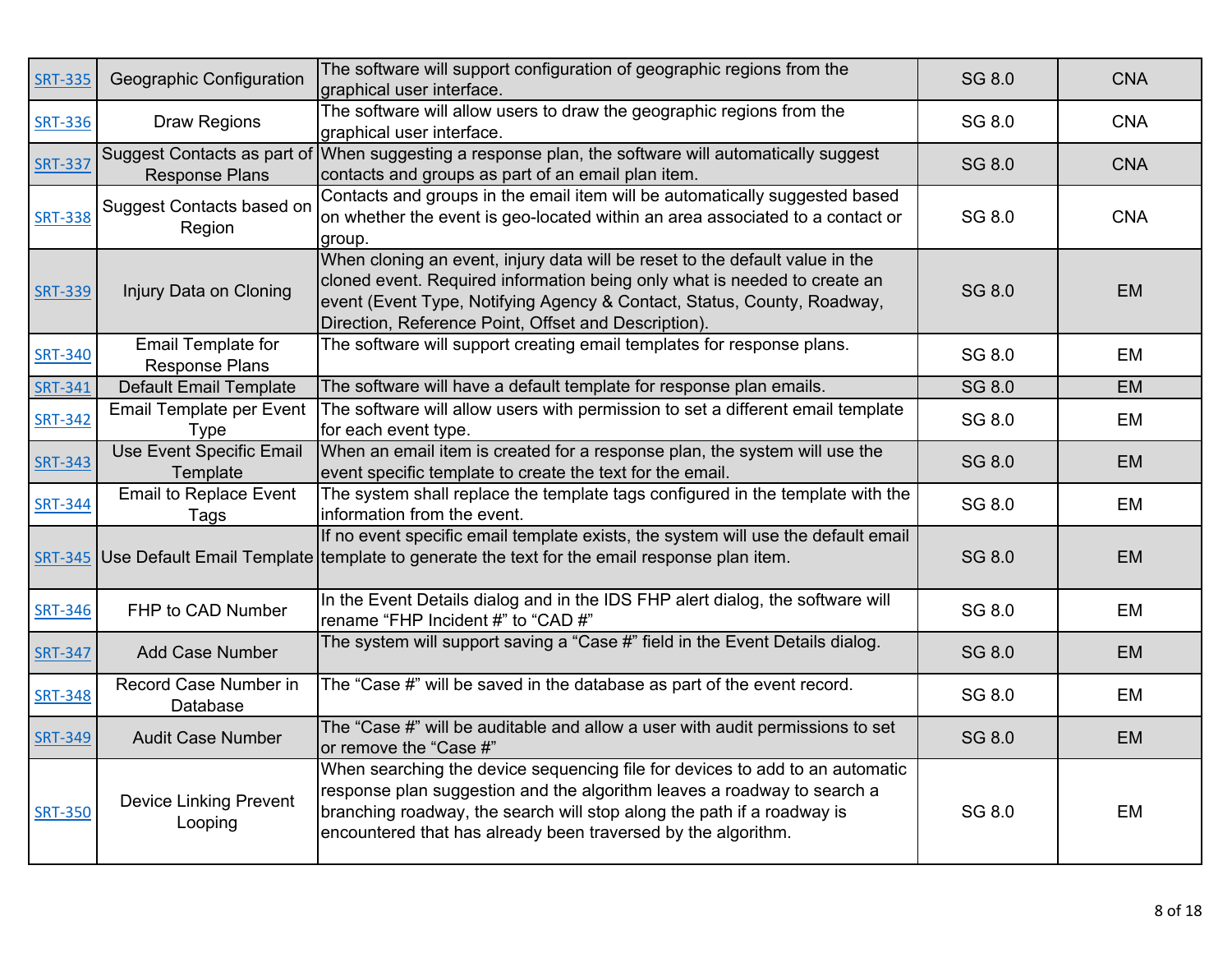| <b>SRT-351</b> | Device Linking exclude<br><b>Cardinal Opposites</b>             | When searching the device sequencing file for devices to add to an automatic<br>response plan, DMS along the same roadway but in the "cardinal opposite"<br>direction would be excluded from the list of returned devices. | SG 8.0 | <b>EM</b>           |
|----------------|-----------------------------------------------------------------|----------------------------------------------------------------------------------------------------------------------------------------------------------------------------------------------------------------------------|--------|---------------------|
| <b>SRT-352</b> | Northbound Exclusion                                            | For an event with a Northbound direction, DMS on the same roadway with a<br>Southbound direction would be excluded.                                                                                                        | SG 8.0 | EM                  |
| <b>SRT-353</b> | <b>Eastbound Exclusion</b>                                      | For an event with an Eastbound direction, DMS on the same roadway with a<br>Westbound direction would be excluded.                                                                                                         | SG 8.0 | <b>EM</b>           |
| <b>SRT-354</b> | Southbound Exclusion                                            | For an event with a Southbound direction, DMS on the same roadway with a<br>Northbound direction would be excluded.                                                                                                        | SG 8.0 | EM                  |
| <b>SRT-355</b> | <b>Westbound Exclusion</b>                                      | For an event with a Westbound direction, DMS on the same roadway with an<br>Eastbound direction would be excluded.                                                                                                         | SG 8.0 | <b>EM</b>           |
| <b>SRT-356</b> | Display Rendering for<br>NTCIP multi-messages                   | The software will provide a display for rendering NTCIP DMS MULTI<br>messages.                                                                                                                                             | SG 8.0 | <b>Operator Map</b> |
| <b>SRT-357</b> | <b>Display Tags</b>                                             | The display will support formatting using the following NTCIP DMS MULTI<br>tags: pt, fo, pb, cf, g, sc, jl, jp, tr, nl, and np.                                                                                            | SG 8.0 | <b>Operator Map</b> |
| <b>SRT-358</b> | <b>DMS Graphical Editor</b>                                     | The software will provide a graphical editor for composing NTCIP DMS MULTI<br>messages.                                                                                                                                    | SG 8.0 | <b>Operator Map</b> |
| <b>SRT-359</b> | <b>DMS Vertical Alignment for</b><br><b>Text</b>                | The editor will support vertically aligning message text.                                                                                                                                                                  | SG 8.0 | <b>Operator Map</b> |
| <b>SRT-360</b> | <b>DMS Horizontal Alignment</b><br>for Text                     | The editor will support horizontally aligning text.                                                                                                                                                                        | SG 8.0 | <b>Operator Map</b> |
| <b>SRT-361</b> | <b>DMS Vertical and</b><br>Horizontal Alignment for<br>Graphics | The editor will support vertical and horizontal positioning of graphics.                                                                                                                                                   | SG 8.0 | <b>Operator Map</b> |
| <b>SRT-362</b> | Graphics in line with Text                                      | The editor will support placement of graphics in line with text.                                                                                                                                                           | SG 8.0 | <b>Operator Map</b> |
| <b>SRT-363</b> | <b>Priority Value Ranges</b>                                    | The software will support configuring a range of priority values for each event<br>type.                                                                                                                                   | SG 8.0 | <b>EM</b>           |
| <b>SRT-364</b> | <b>Default Priority Range</b>                                   | The software will support configuring a default range of priority values.                                                                                                                                                  | SG 8.0 | EM                  |
| <b>SRT-365</b> | <b>Configuration of Default</b><br><b>Priority Range</b>        | By default, the default range will be priorities 1-255                                                                                                                                                                     | SG 8.0 | <b>EM</b>           |
| <b>SRT-366</b> | Select Range Based on<br><b>Event Type</b>                      | When generating priorities for response plans, the system will select the range<br>for the priorities based on event type.                                                                                                 | SG 8.0 | EM                  |
| <b>SRT-367</b> | If no range, use Default<br>Range                               | If an event specific type is not configured, the default priority range will be<br>used.                                                                                                                                   | SG 8.0 | <b>EM</b>           |
| <b>SRT-368</b> | Priority within the Defined<br>Range                            | Once the priority range is determined, the specific priority for a message will<br>be determined by the distance from the event.                                                                                           | SG 8.0 | EM                  |
| <b>SRT-369</b> | Miles away from Incident                                        | The priority will be determined by adding the start of the priority range with the<br>number of miles the DMS is located from the event.                                                                                   | SG 8.0 | <b>EM</b>           |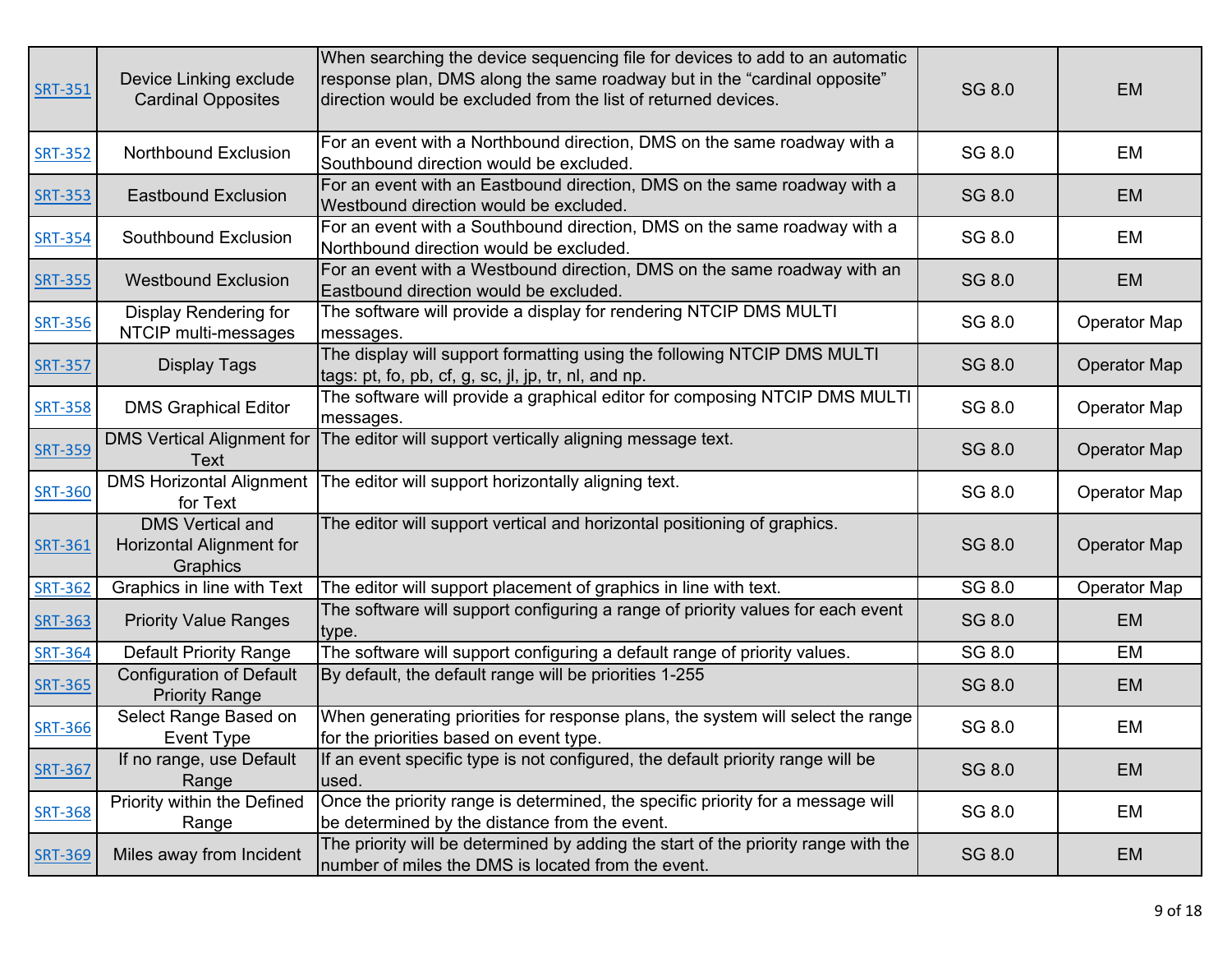| <b>SRT-370</b> | Max Priority in the Range                                      | If the total priority calculated exceeds the priority range, the priority will be<br>equal to the highest priority in the range.                                                                    | SG 8.0        | EM                  |
|----------------|----------------------------------------------------------------|-----------------------------------------------------------------------------------------------------------------------------------------------------------------------------------------------------|---------------|---------------------|
| <b>SRT-371</b> | <b>Max Priority</b>                                            | If the total priority calculated exceeds 255, the priority will be equal to 255.                                                                                                                    | SG 8.0        | <b>EM</b>           |
| <b>SRT-372</b> | <b>Title Bar Items</b>                                         | In the Event Details Dialog, the window title bar will contain the event number,<br>event type, and event location.                                                                                 | SG 8.0        | <b>Operator Map</b> |
| <b>SRT-373</b> | <b>Audit Injuries</b>                                          | The software will allow user to modify the injuries for an event using the audit<br>feature.                                                                                                        | SG 8.0        | <b>EM</b>           |
| <b>SRT-374</b> | Configuration of Last<br><b>Updated Notification</b>           | For each event type, the software will support an optional number of minutes<br>that can elapse since the last response plan activation before notifying the<br>user that an update is needed.      | SG 8.0        | <b>Operator Map</b> |
| <b>SRT-375</b> | No Notification for Update<br>Times                            | If the notification time for an event type has not been configured, the system<br>will not notify the users.                                                                                        | SG 8.0        | <b>Operator Map</b> |
| <b>SRT-376</b> | <b>Update Event List Rows</b><br>when Exceeded                 | To notify the users the time since the last response plan activation has<br>exceeded the configured interval, the Event List dialog will differentiate the<br>event row from the others.            | SG 8.0        | <b>Operator Map</b> |
| <b>SRT-377</b> | Default for Last Updated<br>Notification                       | The default for each event type will be 0, indicating the system will not notify at<br>any time.                                                                                                    | SG 8.0        | <b>Operator Map</b> |
| <b>SRT-378</b> | <b>Graphics in Templates</b>                                   | When configuring EM message templates, the software will support adding a<br>tag to the template indicating a graphic should be inserted when generating<br>the message for the response plan item. | SG 8.0        | EM                  |
| <b>SRT-379</b> | <b>User Specified Graphic</b>                                  | The software will allow the user to specify an event type graphic in the<br>template.                                                                                                               | SG 8.0        | <b>EM</b>           |
| <b>SRT-380</b> | <b>Removing Event Graphic</b><br>Tags                          | If a graphic is not defined for the event type from the event or the configured<br>graphics would not fit on the sign, the tag will be removed while generating the<br>message.                     | SG 8.0        | EM                  |
| <b>SRT-381</b> | <b>Specify Roadway Graphic</b>                                 | The software will allow the user to specify a roadway type graphic in the<br>template.                                                                                                              | SG 8.0        | EM                  |
| <b>SRT-382</b> | <b>Removing Roadway</b><br><b>Graphic Tags</b>                 | If a graphic is not defined for the roadway from the event or the configured<br>graphics would not fit on the sign, the tag will be removed while generating the<br>message.                        | SG 8.0        | EM                  |
| <b>SRT-383</b> | <b>Specify Custom Graphic</b>                                  | The software will allow the user to specify a custom graphic in the template,<br>including selecting the specific custom graphic.                                                                   | <b>SG 8.0</b> | <b>EM</b>           |
| <b>SRT-384</b> | <b>Removing Custom Graphic</b><br>Tags                         | If the configured graphic is no longer available or the configured graphic would<br>not fit on the sign, the tag will be removed while generating the message.                                      | SG 8.0        | EM                  |
| <b>SRT-385</b> | <b>Removing Tags from Signs</b><br>that Don't Support Graphics | If a sign does not support graphics, the tag will be removed while generating<br>the message.                                                                                                       | SG 8.0        | <b>EM</b>           |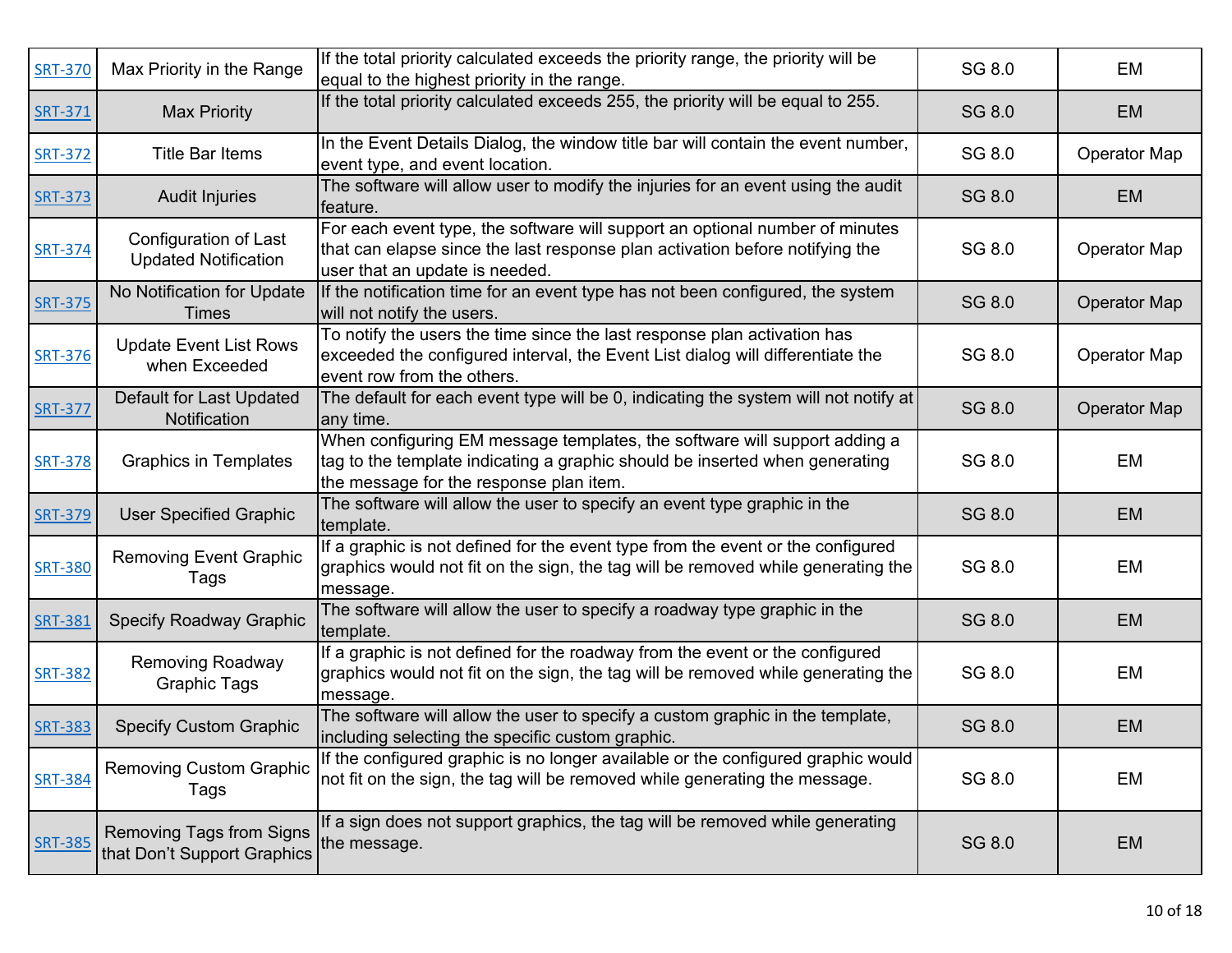| <b>SRT-388</b> | Send Alert when TVT<br>Config missing           | When the travel times process identifies a C2C TSS link that is not in the<br>defined configuration, an alert will be sent to an email address configured in                                                                                                                                                                            | SG 8.0        | <b>TVT</b>  |
|----------------|-------------------------------------------------|-----------------------------------------------------------------------------------------------------------------------------------------------------------------------------------------------------------------------------------------------------------------------------------------------------------------------------------------|---------------|-------------|
|                |                                                 | the SunGuide configuration file.                                                                                                                                                                                                                                                                                                        |               |             |
| <b>SRT-389</b> | <b>Conditions for Missing</b><br>Configuration  | In order to determine if a C2C TSS link is not in the defined configuration, the<br>following conditions must be met:<br>Other links from the remote center are present networkData of the C2C<br>stream<br>-The C2C TSS link is not in the configuration from the remote center                                                        | <b>SG 8.0</b> | <b>TVT</b>  |
| <b>SRT-390</b> | Send Email for Alert                            | While the unknown link remains in the travel times configuration, an email will<br>be resent to the email configured in the config file at an interval configured in<br>the SunGuide configuration file.                                                                                                                                | SG 8.0        | <b>TVT</b>  |
| <b>SRT-391</b> | Configure Maximum<br><b>Number of Phases</b>    | The software will allow a user with permission to configure the maximum<br>number of phases that can be put on a DMS sign using the SunGuide<br>Operator Map.                                                                                                                                                                           | <b>SG 8.0</b> | <b>MAS</b>  |
| <b>SRT-392</b> | <b>Restrict Phases</b>                          | From the Operator Map, the software will restrict users from creating a manual<br>message with more phases than allowed by the configured parameter.                                                                                                                                                                                    | SG 8.0        | <b>MAS</b>  |
| <b>SRT-393</b> | <b>Merged Message</b><br>Restriction            | When merging messages, either manually or automatically, the software will<br>restrict the phases of a merged message to be less than or equal to the<br>maximum number of phases allowed on a sign.                                                                                                                                    | SG 8.0        | <b>MAS</b>  |
| <b>SRT-394</b> | <b>Manually Message Merge</b><br>Restriction    | If the operator manually merges messages and the merged message would<br>result in more phases than the maximum number allowed, the software will<br>use all of the phases from the higher priority message and as many phases<br>from the lower priority message possible without exceeding the maximum<br>number of phases on a sign. | SG 8.0        | <b>MAS</b>  |
| <b>SRT-395</b> | No Merge if Restricted                          | The software will not allow a user to manually merge two messages if the<br>higher priority message has the same number of phases as the maximum<br>number of phases allowed.                                                                                                                                                           | <b>SG 8.0</b> | <b>MAS</b>  |
| <b>SRT-396</b> | Send Manual Focus Mode<br>before Manual Command | If an NTCIP camera is set to autofocus mode and a user sends a request to<br>manually change the focus, the software will send a command to change the<br>camera to the manual focus mode before sending the request to change the<br>focus.                                                                                            | SG 8.0        | <b>CCTV</b> |
| <b>SRT-397</b> | Send Manual Iris Mode<br>before Iris Command    | If an NTCIP camera is set to auto-iris mode and a user sends a request to<br>manually change the iris, the software shall send a command to change the<br>camera to the manual iris mode before sending the request to change the iris.                                                                                                 | <b>SG 8.0</b> | <b>CCTV</b> |
| <b>SRT-398</b> | <b>RISC Contracts</b>                           | The software will support management of RISC contracts.                                                                                                                                                                                                                                                                                 | SG 8.0        | <b>RISC</b> |
| <b>SRT-399</b> | A/M/D Contracts                                 | The software will allow a user to add/modify/delete RISC contracts.                                                                                                                                                                                                                                                                     | <b>SG 8.0</b> | <b>RISC</b> |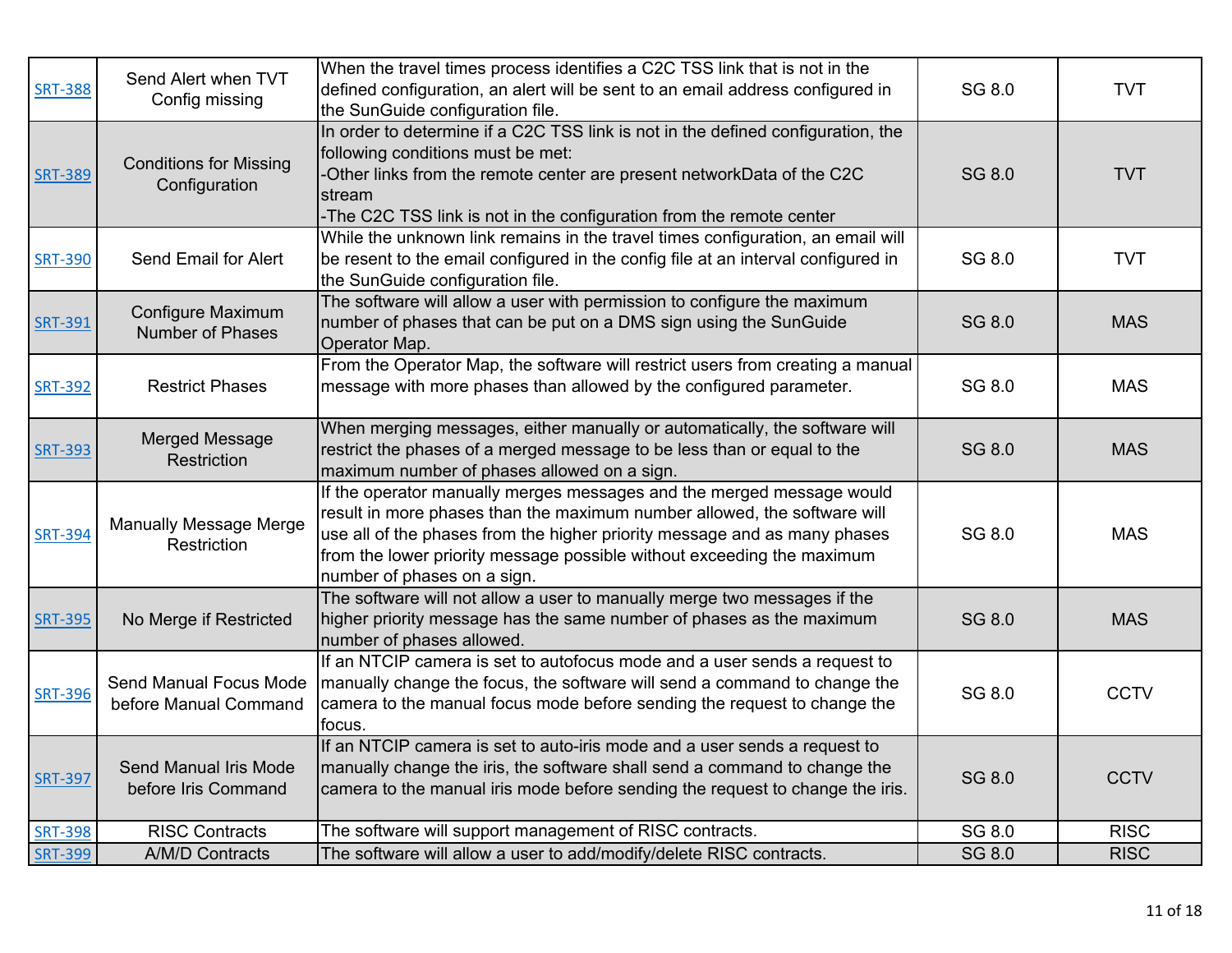|                |                                   | A RISC contract will allow the user to set the contract name, allowed            |               |             |
|----------------|-----------------------------------|----------------------------------------------------------------------------------|---------------|-------------|
|                | <b>Contract Fields</b>            | notification response time, allowed on-scene response time, allowed scene        | SG 8.0        | <b>RISC</b> |
| <b>SRT-400</b> |                                   |                                                                                  |               |             |
|                |                                   | clearance time, and one or more zones.                                           |               |             |
| <b>SRT-401</b> | Responders to Zone                | A RISC zone will allow the user to set the priority and a list of responders     | SG 8.0        | <b>RISC</b> |
|                | Configuration                     | associated to the zone.                                                          |               |             |
| <b>SRT-402</b> | Include all responders            | The software will allow the user to select an option to include all of the       | SG 8.0        | <b>RISC</b> |
|                |                                   | available contractors in the system for that zone.                               |               |             |
| <b>SRT-403</b> | Select roadway segments           | A RISC Zone will allow the user to select one of more roadway segments to        | SG 8.0        | <b>RISC</b> |
|                |                                   | be included in the zone.                                                         |               |             |
|                |                                   | For each roadway segment, the system will allow a user to select a roadway,      |               |             |
| <b>SRT-404</b> | <b>Roadway Segment Fields</b>     | direction, and either a start and end point along the roadway or an option to    | SG 8.0        | <b>RISC</b> |
|                |                                   | include the entire roadway.                                                      |               |             |
| <b>SRT-405</b> | <b>RISC Zone Priority</b>         | The priority of a RISC zone will be required to be unique across the system.     | <b>SG 8.0</b> | <b>RISC</b> |
|                |                                   |                                                                                  |               |             |
|                |                                   | The software will support four new configuration fields for an EM agency:        |               |             |
| <b>SRT-406</b> | <b>EM Agency Fields</b>           | "RISC Activator", "RISC Contractor", "Primary Phone Number", and                 | SG 8.0        | <b>RISC</b> |
|                |                                   | "Secondary Phone Number".                                                        |               |             |
| <b>SRT-407</b> | <b>Using EM Agencies</b>          | Agencies marked as a RISC Contractor will be available for use during the        | SG 8.0        | <b>RISC</b> |
|                |                                   | RISC contract configuration.                                                     |               |             |
| <b>SRT-408</b> | <b>Primary and Secondary</b>      | If an agency is marked as a RISC Contractor, the Primary and Secondary           | SG 8.0        | <b>RISC</b> |
|                | <b>Phone Number</b>               | phone number fields will be required.                                            |               |             |
| <b>SRT-409</b> | <b>RISC Activators</b>            | Agencies marked as a RISC Activator will be available for use during RISC        | SG 8.0        | <b>RISC</b> |
|                |                                   | activation.                                                                      |               |             |
| <b>SRT-410</b> | Manage RISC                       | As part of working an event, the software will allow a user to select and option | SG 8.0        | <b>RISC</b> |
|                |                                   | to manage a RISC activation.                                                     |               |             |
|                | <b>RISC Ownership</b>             | The user activating the RISC will have ownership and control over the RISC       | SG 8.0        | <b>RISC</b> |
| SRT-411        |                                   | activation.                                                                      |               |             |
|                |                                   | The owner of the event and the owner of the RISC will not be required to be      | SG 8.0        | <b>RISC</b> |
| SRT-412        | <b>RISC/Event Ownership</b>       | the same operator.                                                               |               |             |
|                |                                   | When activating a new RISC, the user would select the requesting agency,         |               |             |
| <b>SRT-413</b> | Activating a RISC                 | requesting contact, and the additional equipment needed for the event.           | SG 8.0        | <b>RISC</b> |
|                |                                   |                                                                                  |               |             |
|                | SRT-414 RISC in event Chronology  | The software will add a new chronology entry to the event's chronology when      | SG 8.0        | <b>RISC</b> |
|                |                                   | a RISC is activated.                                                             |               |             |
|                |                                   | The software will automatically select the RISC contract and zone based on       |               |             |
| <b>SRT-415</b> | <b>Automatic Zone Selection</b>   | the location of the event.                                                       | SG 8.0        | <b>RISC</b> |
|                |                                   | If more than one RISC contract matches the event's location, the zone with       |               |             |
| <b>SRT-416</b> | <b>Highest Priority Selection</b> | the highest priority will be selected.                                           | SG 8.0        | <b>RISC</b> |
|                |                                   | The system will allow the user to change the selected zone and allow extra       |               |             |
| SRT-417        | <b>Changing Zones</b>             | time for the response.                                                           | SG 8.0        | <b>RISC</b> |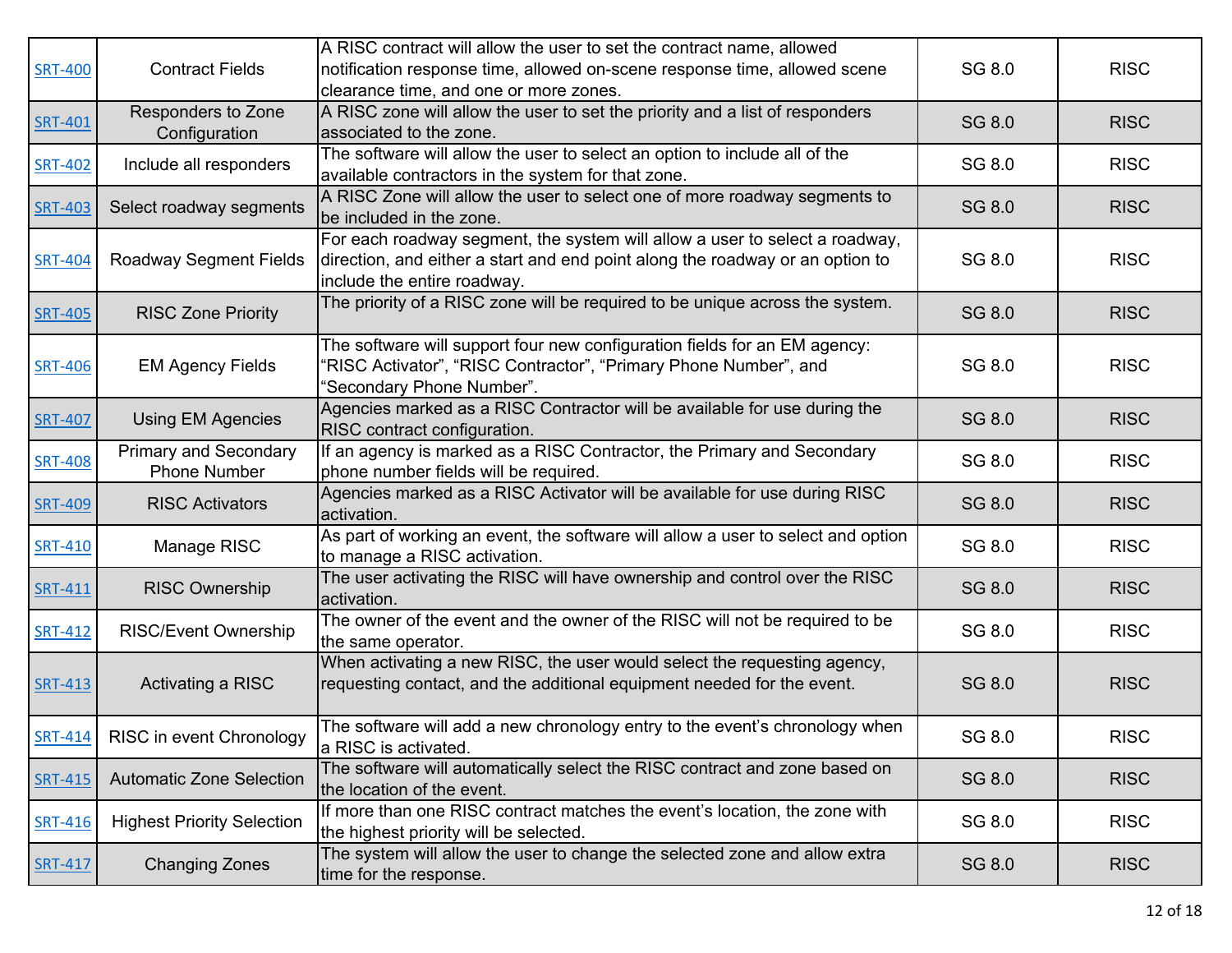| <b>SRT-418</b> | <b>Changing Zones Requires</b><br>Comment  | If the zone is changed, the user will be required to leave a comment indicating<br>why the zone was changed from the automatically selected zone.                                                                         | SG 8.0 | <b>RISC</b> |
|----------------|--------------------------------------------|---------------------------------------------------------------------------------------------------------------------------------------------------------------------------------------------------------------------------|--------|-------------|
| <b>SRT-419</b> | Select Contractor at top of<br>List        | The software will automatically select a contractor from the top of the list of<br>available contractors.                                                                                                                 | SG 8.0 | <b>RISC</b> |
| <b>SRT-420</b> | Show Contractor Info                       | The software will show the operator the contract information for the selected<br>contractor including the contractor name, and the primary and secondary<br>phone numbers.                                                | SG 8.0 | <b>RISC</b> |
| <b>SRT-421</b> | <b>Set Contractor Notification</b>         | Once the contractor is notified, the software will allow the user to set the<br>notification time for the contractor.                                                                                                     | SG 8.0 | <b>RISC</b> |
| <b>SRT-422</b> | Move Contractor to Bottom<br>of the List   | Once a contractor is contacted, they will move to the bottom of the list of<br>available contractors for that zone.                                                                                                       | SG 8.0 | <b>RISC</b> |
|                |                                            | Once the notification is set, the system will start a timer for the duration the<br>SRT-423 Notification Response Time Notification Response Time. The software will display the time remaining on<br>the user interface. | SG 8.0 | <b>RISC</b> |
| <b>SRT-424</b> | <b>Contractor Accepts RISC</b>             | If the contractor responds before the timer expires and accepts the RISC, the<br>software will allow the user to indicate the contractor responded and provide<br>the contact spoken to.                                  | SG 8.0 | <b>RISC</b> |
| <b>SRT-425</b> | <b>Contractor Declines RISC</b>            | If the contractor responds before the timer expires and declines the RISC, the<br>software will allow the user to indicate the contractor responded and indicate a<br>reason the contractor declined the RISC.            | SG 8.0 | <b>RISC</b> |
| <b>SRT-426</b> | Next Contractor on List on<br>Decline      | If the contractor declines, the next contractor at the top of the list will be<br>selected and shown to the user.                                                                                                         | SG 8.0 | <b>RISC</b> |
| <b>SRT-427</b> | No Contractor Response                     | If the timer expires, the software will allow the user to indicate the contractor<br>did not respond.                                                                                                                     | SG 8.0 | <b>RISC</b> |
| <b>SRT-428</b> | Next Contractor on List on<br>No Response  | If the contractor does not respond, the next contractor at the top of the list will<br>be selected and shown to the user.                                                                                                 | SG 8.0 | <b>RISC</b> |
| <b>SRT-429</b> | <b>Reselecting RISC</b><br>Contractor      | The software will allow selecting a new RISC contractor for the activation after<br>one has already accepted.                                                                                                             | SG 8.0 | <b>RISC</b> |
| <b>SRT-430</b> | Use Next Contractor in List                | The software will automatically present the next contractor in the list.                                                                                                                                                  | SG 8.0 | <b>RISC</b> |
| <b>SRT-431</b> | <b>Explanation of Contractor</b><br>Change | The software will require the user to provide an explanation for why the<br>contractor was changed.                                                                                                                       | SG 8.0 | <b>RISC</b> |
| <b>SRT-432</b> | <b>Reset Timers on Change</b>              | The software will reset any timers when the contractor is changed.                                                                                                                                                        | SG 8.0 | <b>RISC</b> |
| <b>SRT-433</b> | <b>Equipment Timestamps</b>                | For each piece of equipment requested on site, the system will allow the user<br>to set the arrival time, the verified time, and whether the equipment was<br>utilized.                                                   | SG 8.0 | <b>RISC</b> |
| <b>SRT-434</b> | <b>Equipment Verified</b><br>Timestamps    | When setting the verified time, the software will require the user to select the<br>agency, contact, and timestamp of who verified the equipment on-site.                                                                 | SG 8.0 | <b>RISC</b> |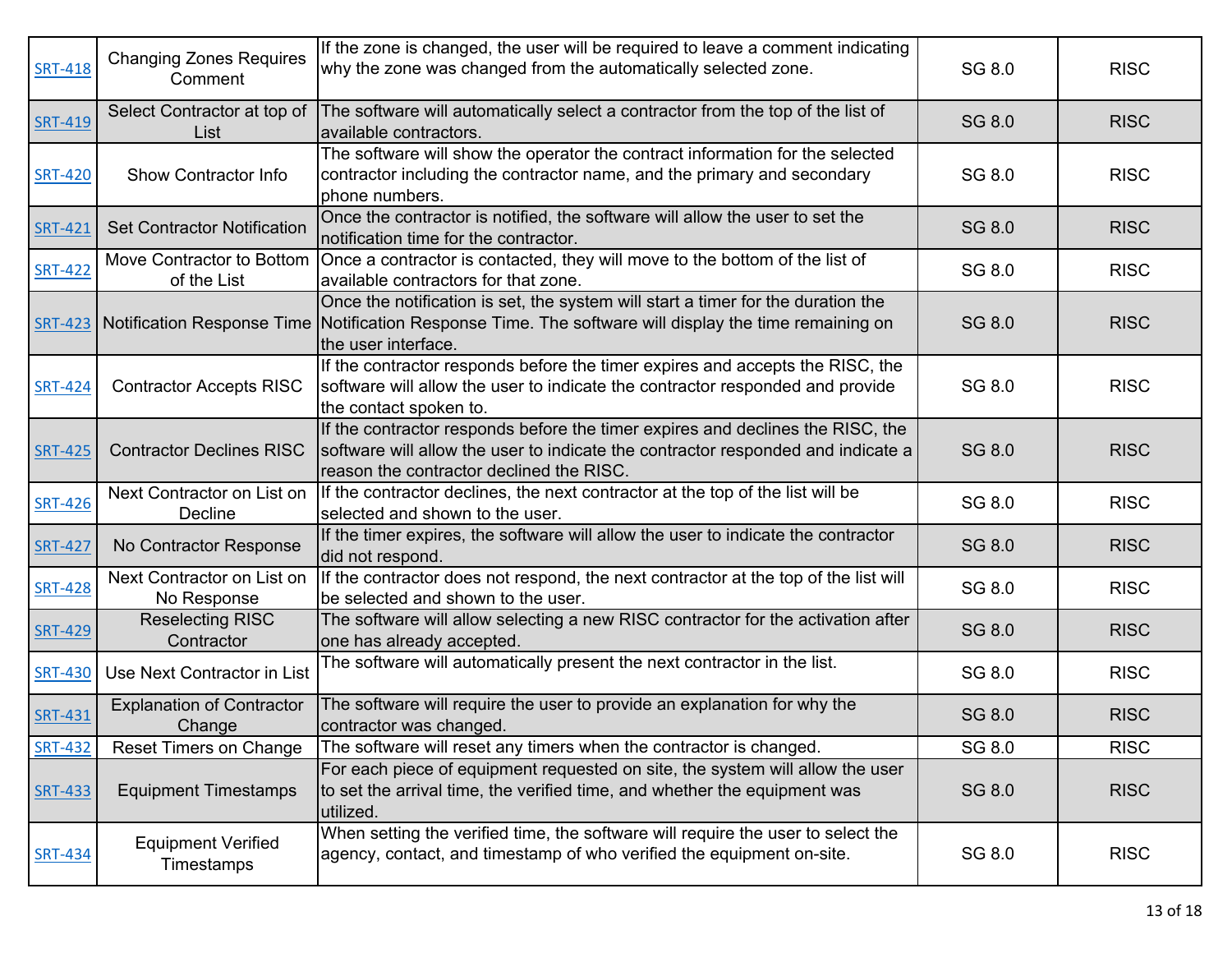| <b>SRT-435</b> | <b>Contact of Verified Arrival</b>  | When setting the arrival time, the software will require the user to select the<br>contact and timestamp of who verified the arrival.                                                                                                                                                                             | SG 8.0        | <b>RISC</b> |
|----------------|-------------------------------------|-------------------------------------------------------------------------------------------------------------------------------------------------------------------------------------------------------------------------------------------------------------------------------------------------------------------|---------------|-------------|
| <b>SRT-436</b> | Notice To Proceed                   | The software will allow the user to set the Notice To Proceed.                                                                                                                                                                                                                                                    | SG 8.0        | <b>RISC</b> |
| <b>SRT-437</b> | NTP Agency/Contact                  | When setting the Notice To Proceed, the user will be required to select the<br>agency and contact authorizing the Notice to Proceed, and the time of the<br>authorization.                                                                                                                                        | SG 8.0        | <b>RISC</b> |
| <b>SRT-438</b> | NTP Stop                            | The software will allow the user to Stop the timing of the Notice To Proceed.                                                                                                                                                                                                                                     | SG 8.0        | <b>RISC</b> |
| <b>SRT-439</b> | NTP Stop Agency/Contact             | When stopping the Notice To Proceed, the user will be required to select the<br>agency and contact authorizing stopping Notice to Proceed, and the time of<br>the authorization.                                                                                                                                  | SG 8.0        | <b>RISC</b> |
| <b>SRT-440</b> | <b>NTP Resume</b>                   | The software will allow the user to resume the timing of the Notice To<br>Proceed.                                                                                                                                                                                                                                | SG 8.0        | <b>RISC</b> |
| <b>SRT-441</b> | <b>NTP Resume</b><br>Agency/Contact | When resuming the Notice To Proceed, the user will be required to select the<br>agency and contact authorizing resuming Notice to Proceed, and the time of<br>the authorization.                                                                                                                                  | SG 8.0        | <b>RISC</b> |
| <b>SRT-442</b> | <b>NTP Reset</b>                    | The software will allow the user to reset the timing of the Notice To Proceed.                                                                                                                                                                                                                                    | SG 8.0        | <b>RISC</b> |
|                |                                     | When resetting the Notice To Proceed, the user will be required to select the<br>SRT-443 NTP Reset Agency/Contact agency and contact authorizing resetting Notice to Proceed, and the time of<br>the authorization.                                                                                               | SG 8.0        | <b>RISC</b> |
| <b>SRT-444</b> | All Lanes Cleared                   | The software will allow a user to set All Lanes Cleared                                                                                                                                                                                                                                                           | SG 8.0        | <b>RISC</b> |
| <b>SRT-445</b> | All Lanes Cleared<br>Agency/Contact | When setting the All Lanes Cleared, the user will be required to select the<br>agency and contact confirming the All Lanes Cleared, and the time of the<br>confirmation.                                                                                                                                          | <b>SG 8.0</b> | <b>RISC</b> |
| <b>SRT-446</b> | <b>Cancel RISC</b>                  | The software will allow a user to cancel a risk activation.                                                                                                                                                                                                                                                       | SG 8.0        | <b>RISC</b> |
| <b>SRT-447</b> | <b>Cancel RISC Explanation</b>      | When canceling a RISC activation, the user will be required to provide an<br>explanation of why the RISC was canceled.                                                                                                                                                                                            | <b>SG 8.0</b> | <b>RISC</b> |
| <b>SRT-448</b> | Void RISC                           | The software will allow a user to void a RISC activation.                                                                                                                                                                                                                                                         | SG 8.0        | <b>RISC</b> |
| <b>SRT-449</b> | Void RISC Explanation               | When voiding a RISC activation, the user will be required to provide an<br>explanation of why the RISC was voided.                                                                                                                                                                                                | SG 8.0        | <b>RISC</b> |
| <b>SRT-450</b> | <b>RISC Chronology</b>              | The software will keep a chronology of timestamps for RISC actions including,<br>at a minimum, Contractor Activation, Contractor Response, RISC Activation,<br>Equipment Arrival and Confirmation, Notice To Proceed Activations and<br>Modifications, and All Lanes Cleared separate from the events chronology. | SG 8.0        | <b>RISC</b> |
| <b>SRT-451</b> | <b>Audit RISC</b>                   | The software will allow a user to audit RISC Activations.                                                                                                                                                                                                                                                         | SG 8.0        | <b>RISC</b> |
| <b>SRT-452</b> | <b>Audit Agency/Contact</b>         | The software will allow a user to modify the RISC Requesting Agency and<br>Contact.                                                                                                                                                                                                                               | SG 8.0        | <b>RISC</b> |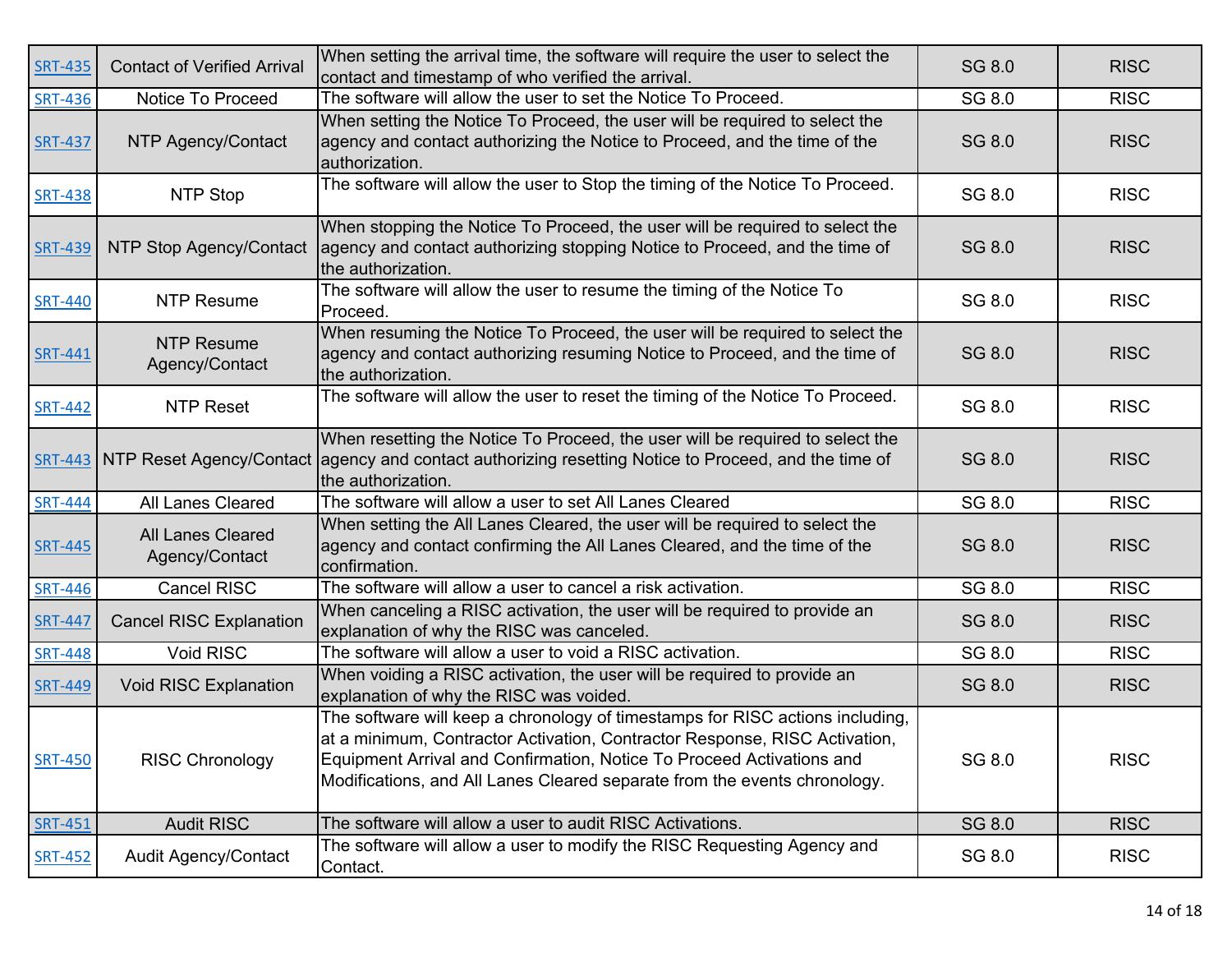| <b>SRT-453</b> | <b>Audit Contractor</b><br>Timestamps              | The software will allow a user to modify the Contractor Notified Time, and<br>Contractor Response Time.                                                                                                                | SG 8.0        | <b>RISC</b> |
|----------------|----------------------------------------------------|------------------------------------------------------------------------------------------------------------------------------------------------------------------------------------------------------------------------|---------------|-------------|
| <b>SRT-454</b> | <b>Audit Equipment Records</b>                     | The software will allow a user to add/modify/delete records for the equipment<br>used.                                                                                                                                 | SG 8.0        | <b>RISC</b> |
| <b>SRT-455</b> | <b>Audit Equipment Fields</b>                      | The software will allow the user to add/modify the equipment, Time<br>Requested, Arrived Timestamp, Arrived Contact, Verified Timestamp, Verified<br>Agency, Verified Contact, and whether the equipment was utilized. | <b>SG 8.0</b> | <b>RISC</b> |
| <b>SRT-456</b> | <b>Audit NTP and Lanes</b><br>Cleared              | The software will allow the user to add/modify/delete Notice to Proceed and<br>All Lanes Clear entries.                                                                                                                | SG 8.0        | <b>RISC</b> |
| <b>SRT-457</b> | <b>Retrieve Remote Devices</b>                     | RCA will allow clients to retrieve remote device information.                                                                                                                                                          | SG 8.0        | <b>RCA</b>  |
| <b>SRT-458</b> | <b>Retrieve Device</b><br>Configuration            | RCA will allow clients to retrieve remote device configuration data.                                                                                                                                                   | SG 8.0        | <b>RCA</b>  |
| <b>SRT-459</b> | <b>Retrieve Device Status</b>                      | RCA will allow clients to retrieve remote device status data.                                                                                                                                                          | SG 8.0        | <b>RCA</b>  |
| <b>SRT-460</b> | Retrieve Remote System<br>Data                     | RCA will allow clients to retrieve relevant remote system configuration data.                                                                                                                                          | SG 8.0        | <b>RCA</b>  |
| <b>SRT-461</b> | <b>Retrieve Remote DMS</b><br><b>System Config</b> | RCA will allow clients to retrieve remote DMS system configuration data.                                                                                                                                               | SG 8.0        | <b>RCA</b>  |
| <b>SRT-462</b> | Config                                             | Retrieve Remote DMS Font RCA will allow clients to retrieve remote DMS font configuration data.                                                                                                                        | SG 8.0        | <b>RCA</b>  |
| <b>SRT-463</b> | <b>Retrieve Remote Message</b><br>Libraries        | RCA will allow clients to retrieve remote message libraries.                                                                                                                                                           | SG 8.0        | <b>RCA</b>  |
| <b>SRT-464</b> | Config                                             | Retrieve Remote DMS Sign RCA will allow clients to retrieve remote DMS default duration and phase<br>times                                                                                                             | SG 8.0        | <b>RCA</b>  |
| <b>SRT-465</b> | <b>Retrieve Remote MAS</b><br>Queues               | RCA will allow clients to retrieve MAS queues for DMSs.                                                                                                                                                                | SG 8.0        | <b>RCA</b>  |
| <b>SRT-466</b> | <b>Allow Certificate</b><br>Configuration          | RCA will allow remote RCA process' public key certificates to be configured.                                                                                                                                           | SG 8.0        | <b>RCA</b>  |
| <b>SRT-467</b> | <b>Configure Connections</b>                       | RCA will allow an authorized user to configure connection information for<br>other RCA processes.                                                                                                                      | SG 8.0        | <b>RCA</b>  |
| <b>SRT-468</b> | <b>Subscribe for Updates</b>                       | RCA will allow clients to subscribe for updates.                                                                                                                                                                       | SG 8.0        | <b>RCA</b>  |
| <b>SRT-469</b> | <b>Subscribe for Config</b><br><b>Updates</b>      | RCA will allow clients to subscribe for remote device configuration updates.                                                                                                                                           | SG 8.0        | <b>RCA</b>  |
| <b>SRT-470</b> | <b>Subscribe for Status</b><br><b>Updates</b>      | RCA will allow clients to subscribe for remote resource status updates.                                                                                                                                                | SG 8.0        | <b>RCA</b>  |
| <b>SRT-471</b> | <b>Connect to Other RCA</b>                        | RCA will establish communication to other RCA processes.                                                                                                                                                               | <b>SG 8.0</b> | <b>RCA</b>  |
| <b>SRT-472</b> | <b>Retrieve Connection Info</b><br>from DB         | RCA will retrieve connection information for other RCA processes from the<br>database.                                                                                                                                 | SG 8.0        | <b>RCA</b>  |
| <b>SRT-473</b> | <b>Comm Retry</b>                                  | RCA will periodically retry connection to other RCA processes when<br>connection fails or is disconnected.                                                                                                             | SG 8.0        | <b>RCA</b>  |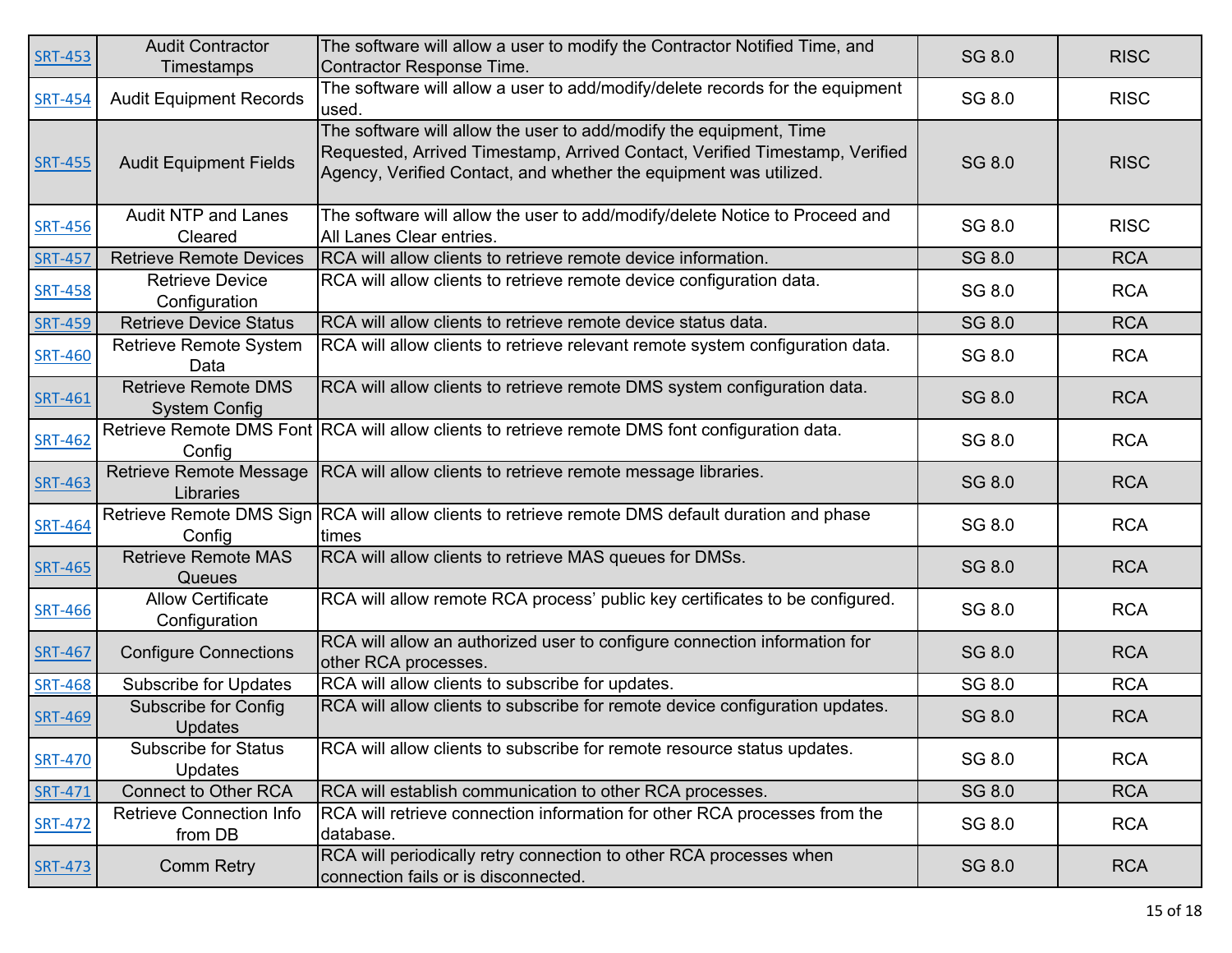| <b>SRT-474</b> | Comm Heartbeat                            | RCA will contain a heartbeat message to monitor the connection between<br>remote installations.                                                        | SG 8.0 | <b>RCA</b> |
|----------------|-------------------------------------------|--------------------------------------------------------------------------------------------------------------------------------------------------------|--------|------------|
| <b>SRT-475</b> | <b>Retrieve Other Devices</b>             | RCA will retrieve information for remote devices from other RCA processes.                                                                             | SG 8.0 | <b>RCA</b> |
| <b>SRT-476</b> | Retrieve Device Info on<br>Connect        | RCA will retrieve remote device information upon successful communication<br>with another RCA process.                                                 | SG 8.0 | <b>RCA</b> |
| <b>SRT-477</b> | Clear Device Info on<br><b>Disconnect</b> | RCA will clear the remote device information for an RCA process which<br>disconnects.                                                                  | SG 8.0 | <b>RCA</b> |
| <b>SRT-478</b> | <b>Update Databus</b>                     | RCA will update DataBus with device status received from other RCA<br>processes.                                                                       | SG 8.0 | <b>RCA</b> |
| SRT-479        | Subscribe to Other RCA<br>Processes       | RCA will subscribe to device status updates from other RCA processes.                                                                                  | SG 8.0 | <b>RCA</b> |
| <b>SRT-480</b> | <b>RCA Device Status</b>                  | RCA will support device status for specific types of devices and/or resources.                                                                         | SG 8.0 | <b>RCA</b> |
| <b>SRT-481</b> | <b>RCA DMS Status</b>                     | RCA will support device status for DMSs.                                                                                                               | SG 8.0 | <b>RCA</b> |
| <b>SRT-482</b> | <b>RCA CCTV Status</b>                    | RCA will support device status for CCTVs.                                                                                                              | SG 8.0 | <b>RCA</b> |
| <b>SRT-483</b> | <b>RCA TSS Status</b>                     | RCA will support device status for TSS.                                                                                                                | SG 8.0 | <b>RCA</b> |
| <b>SRT-484</b> | <b>RCA Event Status</b>                   | RCA will support retrieving remote events.                                                                                                             | SG 8.0 | <b>RCA</b> |
| <b>SRT-485</b> | <b>Forward Commands</b>                   | RCA will forward client commands to the appropriate RCA process.                                                                                       | SG 8.0 | <b>RCA</b> |
| <b>SRT-486</b> | <b>Forward Commands</b><br>Through RCA    | RCA will forward client command responses to the appropriate client.                                                                                   | SG 8.0 | <b>RCA</b> |
| <b>SRT-487</b> | Permission to Send<br>Commands            | RCA will verify a user has permission to send commands to another RCA<br>process.                                                                      | SG 8.0 | <b>RCA</b> |
| <b>SRT-488</b> | <b>Authenticating Users</b>               | RCA will verify another RCA process' user name has permission to perform a<br>command.                                                                 | SG 8.0 | <b>RCA</b> |
| <b>SRT-489</b> | <b>Permission Errors</b>                  | RCA will return a permission error to another RCA process when the process<br>does not have the appropriate permissions for a command.                 | SG 8.0 | <b>RCA</b> |
| <b>SRT-490</b> | Verify in Remote System                   | RCA will verify permission for configuring other RCA processes' connection<br>information.                                                             | SG 8.0 | <b>RCA</b> |
| SRT-491        | <b>Public/Private Encryption</b>          | RCA will utilize public/private key encryption for messages sent to another<br>RCA process.                                                            | SG 8.0 | <b>RCA</b> |
| SRT-492        | <b>Encrypt Messages</b>                   | RCA will encrypt outgoing messages to other RCA processes such that the<br>public key for the transmitting process can be used to decrypt the message. | SG 8.0 | <b>RCA</b> |
| <b>SRT-493</b> | <b>Decrypt Messages</b>                   | RCA will decrypt incoming messages from other RCA processes using the<br>public key for the transmitting process.                                      | SG 8.0 | <b>RCA</b> |
| <b>SRT-494</b> | Log Connection Status                     | RCA will log the connection status of other RCA processes.                                                                                             | SG 8.0 | <b>RCA</b> |
| <b>SRT-495</b> | Log Initial Connection<br>Attempts        | RCA will log the result of initial connection attempts to other RCA processes.                                                                         | SG 8.0 | <b>RCA</b> |
| <b>SRT-496</b> | Log Disconnects                           | RCA will log when another RCA process disconnects.                                                                                                     | SG 8.0 | <b>RCA</b> |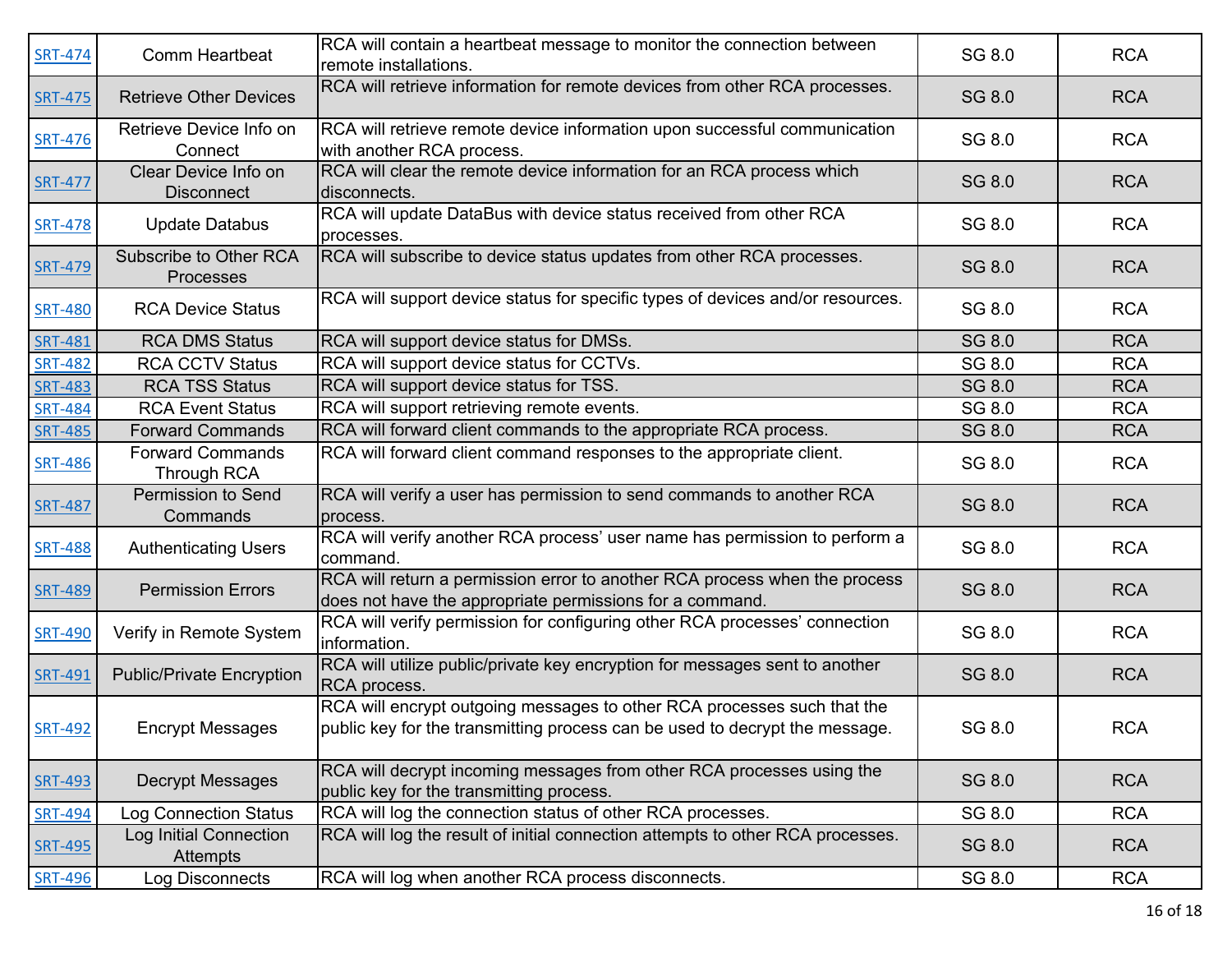| <b>SRT-497</b> | Log Reconnection                            | RCA will log a successful reconnection to another RCA process.                                                                                                                                                                | SG 8.0        | <b>RCA</b> |
|----------------|---------------------------------------------|-------------------------------------------------------------------------------------------------------------------------------------------------------------------------------------------------------------------------------|---------------|------------|
| <b>SRT-498</b> | <b>Log Device Messages</b>                  | When in detailed log mode, RCA will log devices received from another RCA<br>process.                                                                                                                                         | SG 8.0        | <b>RCA</b> |
| <b>SRT-499</b> | Log Data Retrieval                          | When in detailed log mode, RCA will log the contents of the initial device data<br>retrieved from an RCA process.                                                                                                             | SG 8.0        | <b>RCA</b> |
| <b>SRT-500</b> | <b>CCTV Center Id</b>                       | When a dialog contains a list of cameras, the dialog will contain a column<br>indicating the Center Id of the installation where the Camera originated.                                                                       | SG 8.0        | <b>RCA</b> |
| <b>SRT-501</b> | <b>DMS Center Id</b>                        | When a dialog contains a list of DMS, the dialog will contain a column<br>indicating the Center Id of the installation where the DMS originated.                                                                              | <b>SG 8.0</b> | <b>RCA</b> |
| <b>SRT-502</b> | <b>Using Remote Message</b><br>Library      | The Add Message dialog for a DMS will allow the user to use both the local<br>message library as well as the remote message library.                                                                                          | SG 8.0        | <b>RCA</b> |
| <b>SRT-503</b> | <b>Graphic/Sign Match</b>                   | The software will prevent a user from sending a remote graphic to local sign<br>as well as a local graphic to a remote sign.                                                                                                  | SG 8.0        | <b>RCA</b> |
| <b>SRT-504</b> | Event Center Id                             | When a dialog contains a list of events, the dialog will include a column<br>containing the Center Id of the installation from which the event originated.                                                                    | SG 8.0        | <b>RCA</b> |
| <b>SRT-505</b> | <b>Event List Filtering</b>                 | The Event List will allow users to filter this list of events to "All" events, "Local"<br>events (showing only events generated from the local system), or by any<br>individual named RCA connection.                         | SG 8.0        | <b>RCA</b> |
| <b>SRT-506</b> | <b>Event Details Center Id</b>              | The Event Details dialog will contain the name of the originating district within<br>the dialog.                                                                                                                              | SG 8.0        | <b>RCA</b> |
| <b>SRT-507</b> | <b>TSS Center Id</b>                        | When a dialog contains a list of TSS objects, the dialog will contain a column<br>indicating the Center Id of the installation where the TSS object originated.                                                               | SG 8.0        | <b>RCA</b> |
| <b>SRT-508</b> | <b>Remote Configuration</b>                 | The software will allow users to configure 1 or more connection to remote<br>RCA systems.                                                                                                                                     | SG 8.0        | <b>RCA</b> |
| <b>SRT-509</b> | <b>Host Configuration Params</b>            | When configuring a host, the user will input the connection name, host, port,<br>whether to allow incoming data, whether to allow outgoing data, a local<br>username, and a certificate generated from the remote RCA system. | <b>SG 8.0</b> | <b>RCA</b> |
| <b>SRT-510</b> | <b>View RCA Connection</b><br><b>Status</b> | The software will allow users to monitor any existing RCA connections and<br>determine the connection status to each remote subsystem.                                                                                        | SG 8.0        | <b>RCA</b> |
| SRT-511        |                                             | For each remote subsystem, the software will update the user interface every<br>Connection Status Updates   minute to indicate the time the last message was received for that subsystem.                                     | SG 8.0        | <b>RCA</b> |
| SRT-512        | DB timestamps timezone                      | All timestamps stored in the database will contain date and time information<br>as well as timezone information.                                                                                                              | SG 8.0        | System     |